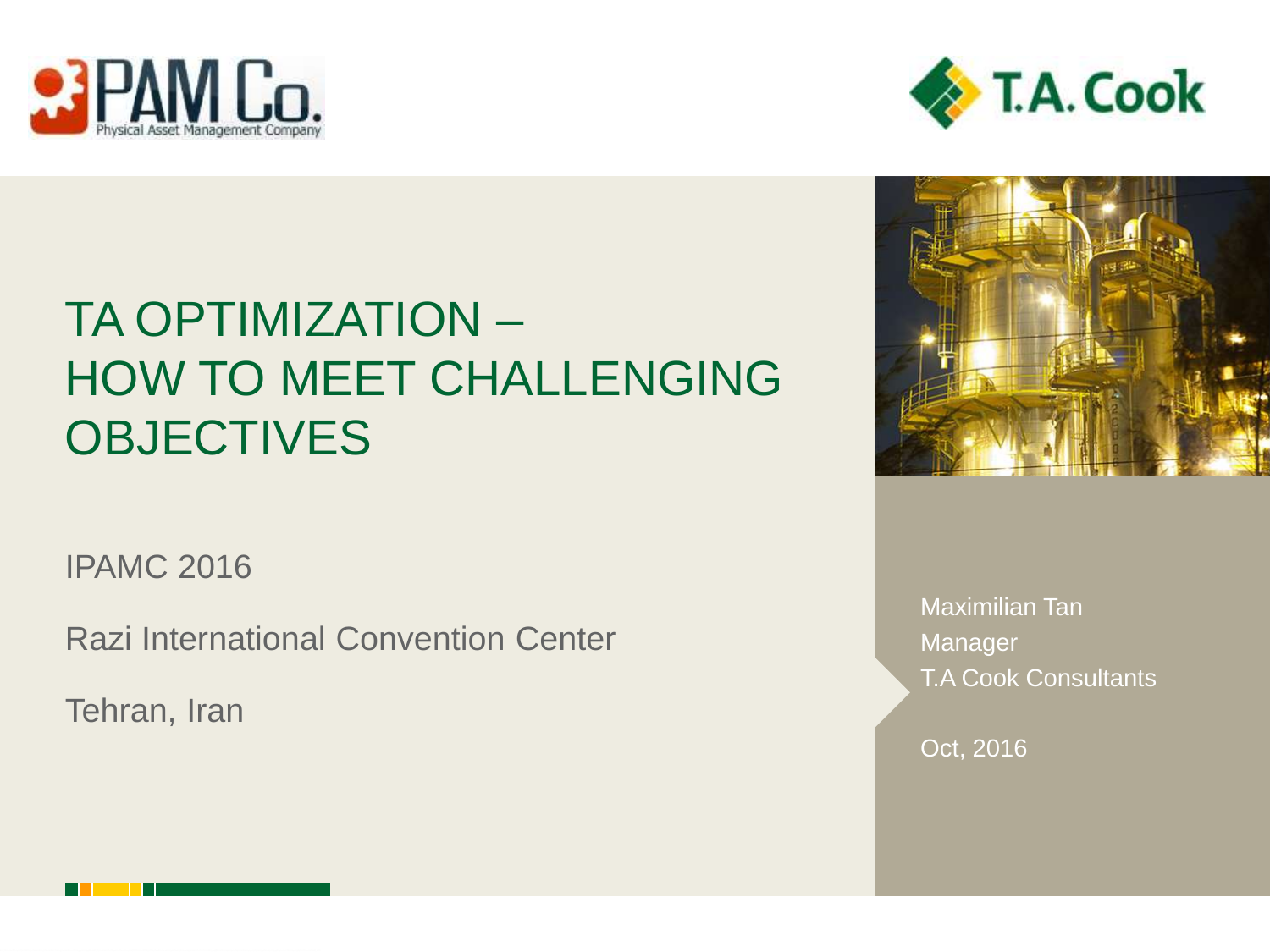### T.A. COOK CONSULTANTS - MAXIMILIAN TAN

Background:

- Engineer Electronics / Electro technology
- International MBA, MIT (Massachusetts Institute of Technology)

Responsibilities before T.A. Cook:

- Electro technician, ABB Overhead lines
- Electro technician, Siemens

Consulting focus:

- Maintenance strategies and -management
- Shutdown: Planning, Scheduling, Optimisation
- Work execution excellency: Lean, Kaizen, 6-Sigma, **SMED**

Focus industries:

• Petro / chemical, asset intensive industries



T.A. Cook Consultants Established 1994 Offices: Berlin Birmingham **Calgary** Hong Kong Houston Paris Raleigh Rio de Janeiro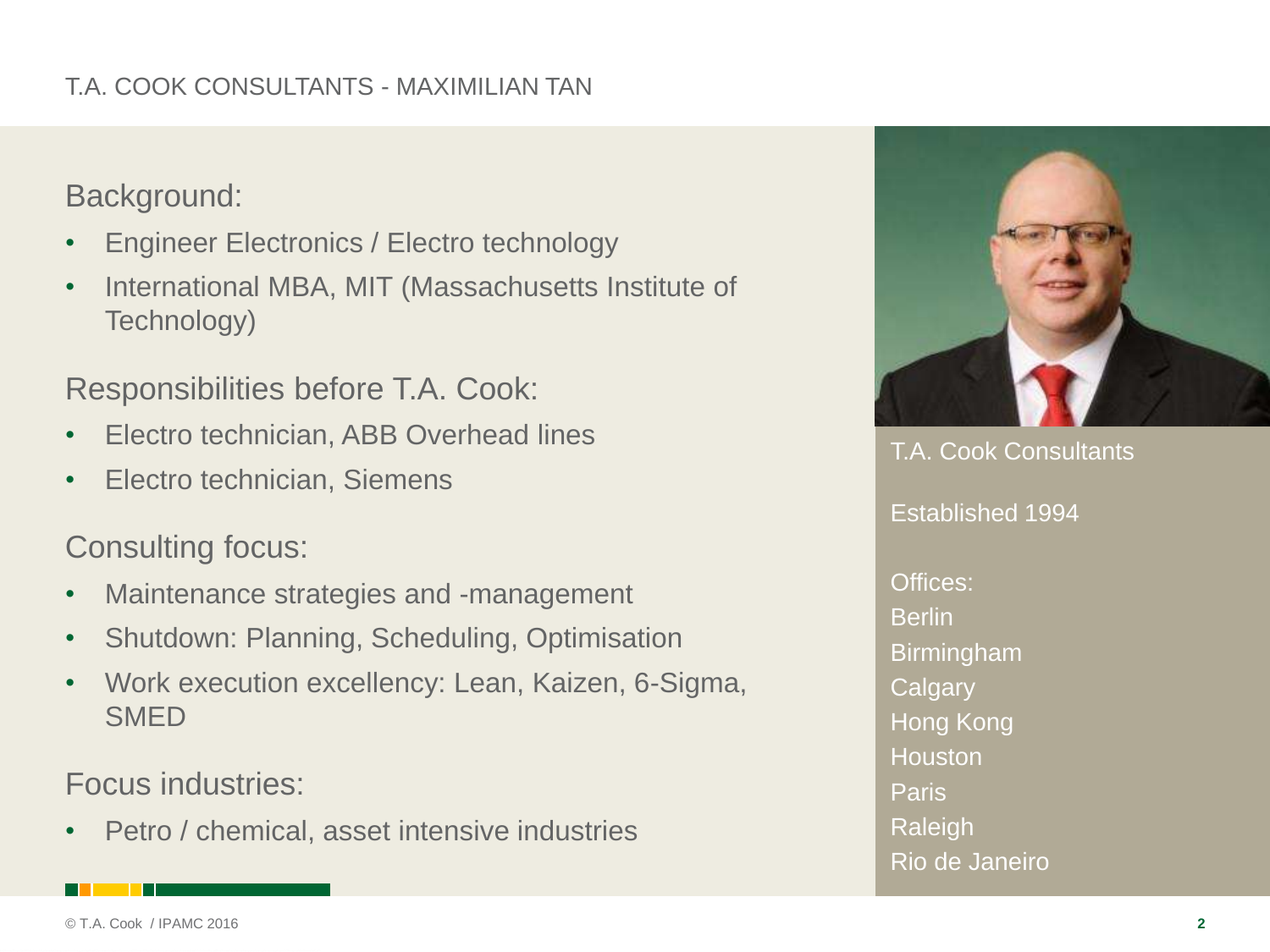|                | <b>TA Optimization Introduction</b> |
|----------------|-------------------------------------|
| 2              | T.A. Organization                   |
| 3              | <b>Planning and Scheduling</b>      |
| $\overline{4}$ | <b>Work Execution Productivity</b>  |
| 5              | <b>Risk Management</b>              |
| 6              | <b>Questions &amp; Answers</b>      |

<span id="page-2-0"></span>**Killed Ha**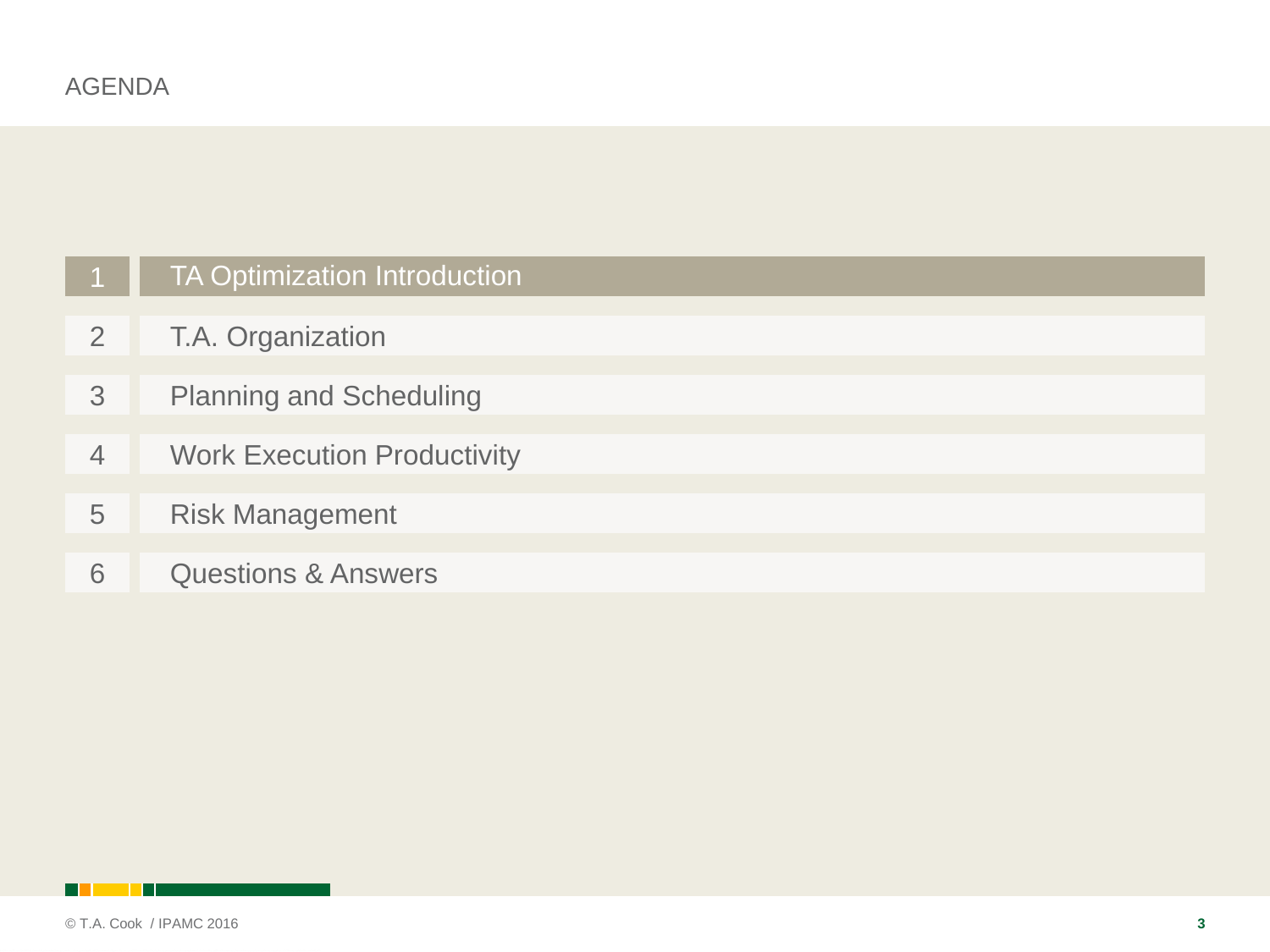### TA OPTIMIZATION INTRODUCTION

# With the recent drop in oil prices, corporate initiatives aimed at controlling & managing costs have been intensified

- Approximately half of all planned turnarounds are **delayed by more than 20%**, while over **80% fail to stay within budget** by more than 10%.
- During a time when oil prices were higher, deviations in duration and costs were easier to absorb within the industry.
- To remain competitive in today's economic environment, companies must **effectively manage the costs** associated with executing turnarounds on **time and on budget**.

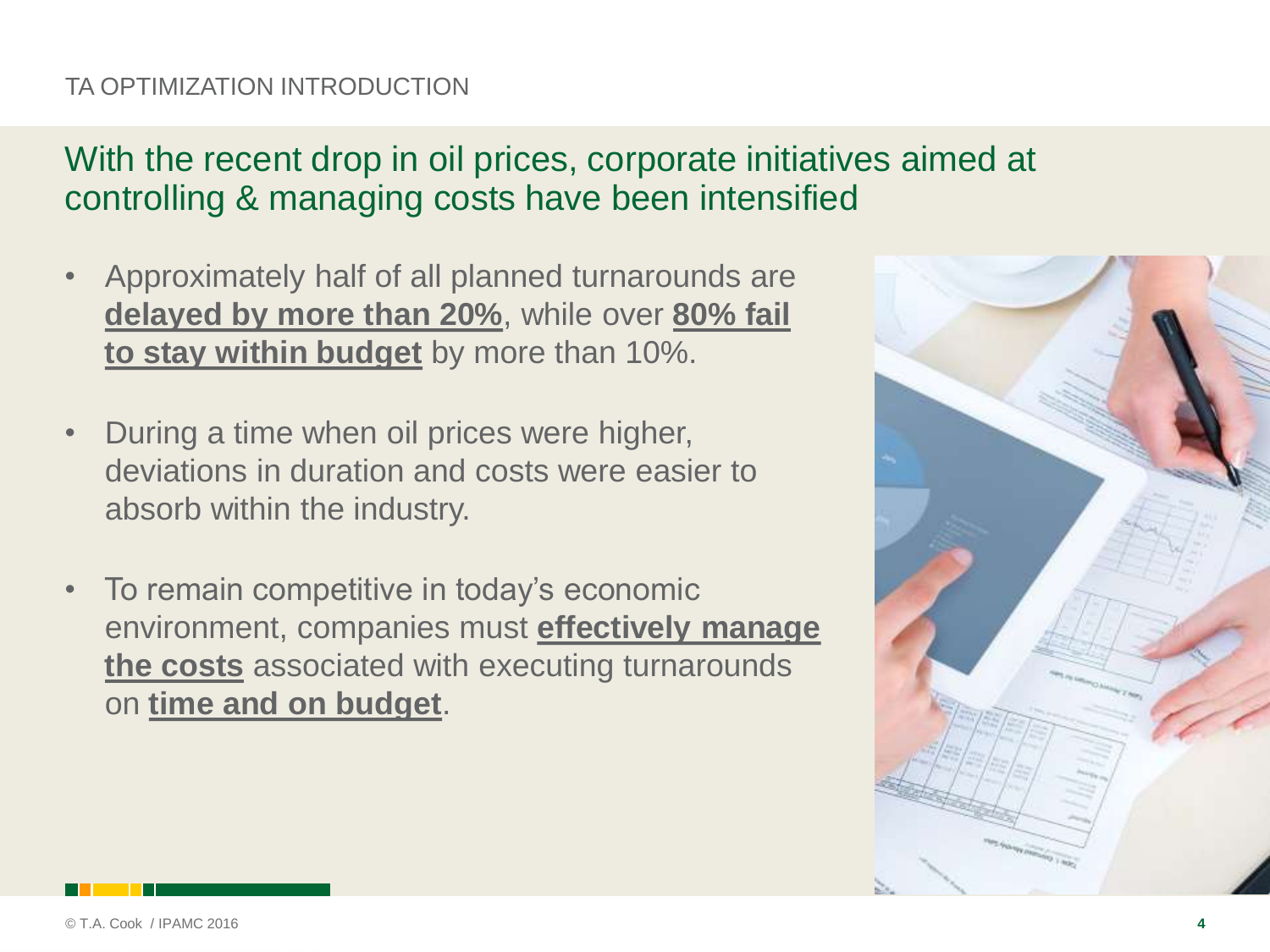### TA OPTIMIZATION INTRODUCTION

Challenging times - many refineries have taken initiatives to accommodate the lower oil prices to remain competitive

- In some industries, such as the (petro-) chemical industry, initiatives have gone as far as to **avoid completing planned** (shutdowns, turnarounds, outages) **and unplanned stoppages** (reliability initiatives) – **undesired results are becoming visible!**
- In Europe, many refineries have adopted **enhanced TA Optimization and/or TA Excellence programs** which encompass the key elements required to **successfully complete turnarounds safely and efficiently**.
- Drastic changes in market conditions require **organizations to adopt a gate-approach** for enhancing existing processes and management of TA activities.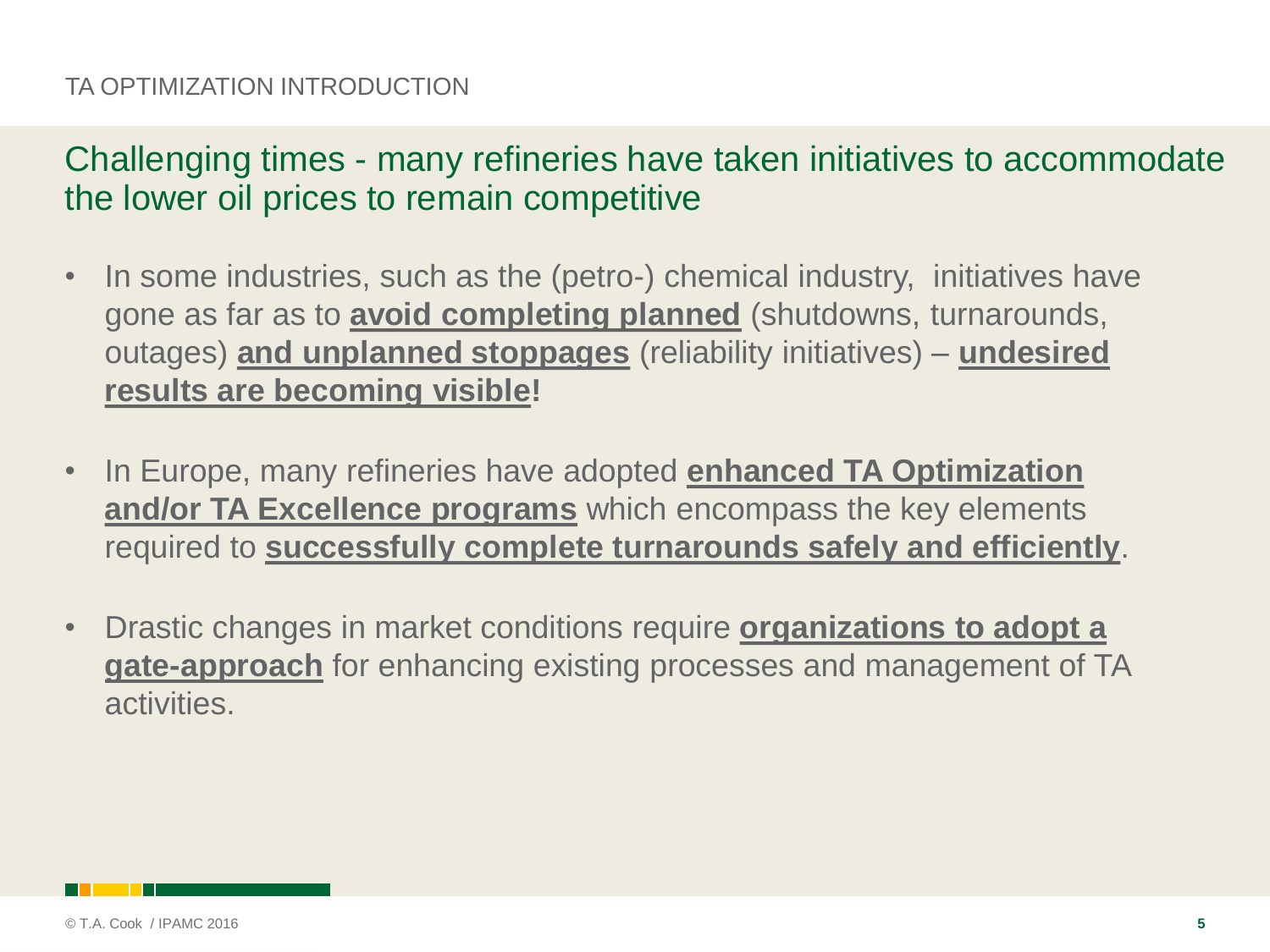### TA OPTIMIZATION INTRODUCTION

The "10-Boxes Model" – managing each element effectively is imperative for a successful turnaround



Source: T.A. Cook Consultants Turnaround Excellence Model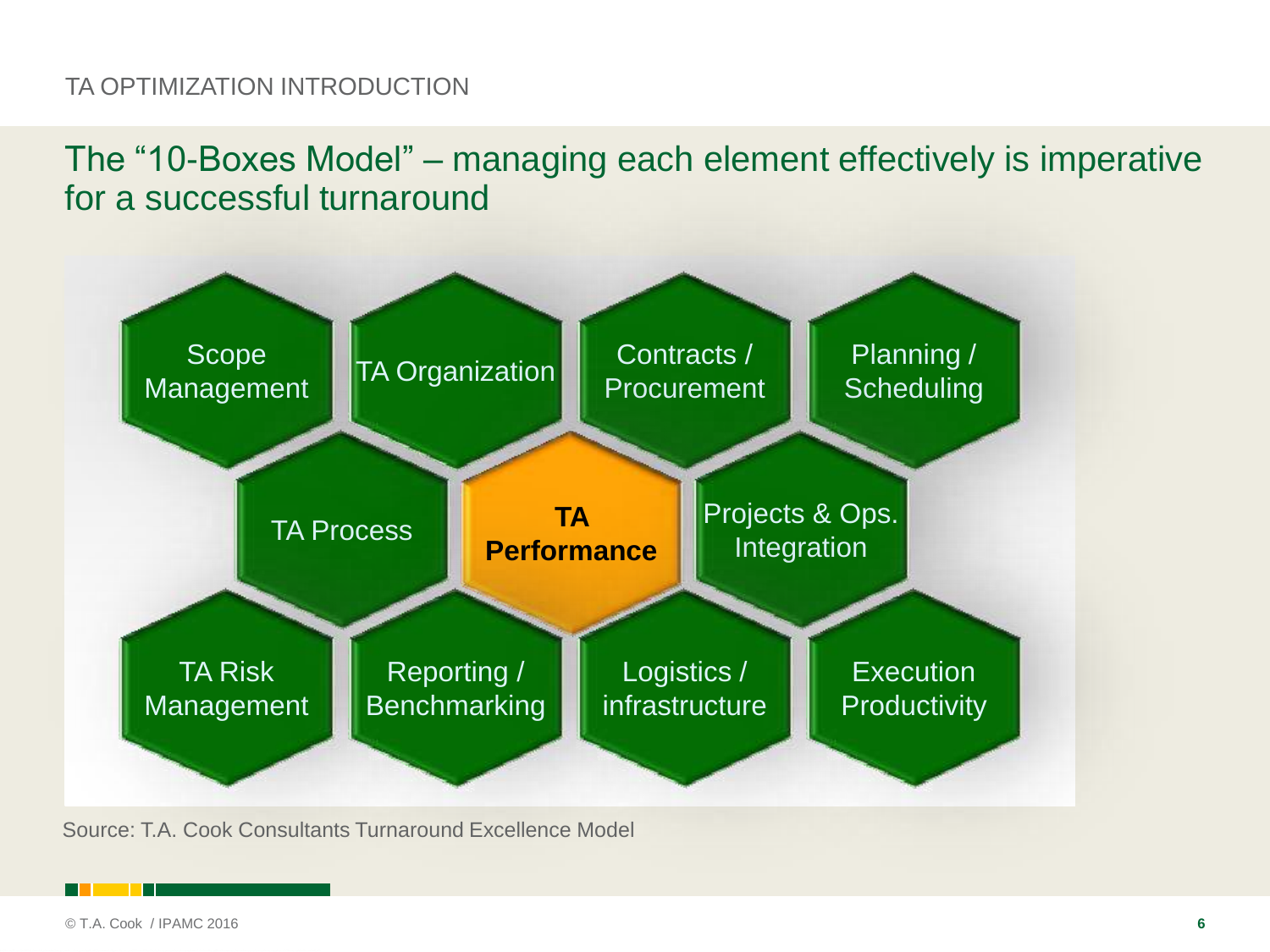| 1              | <b>TA Optimization Introduction</b> |
|----------------|-------------------------------------|
| $\overline{2}$ | T.A. Organization                   |
| 3              | <b>Planning and Scheduling</b>      |
| 4              | <b>Work Execution Productivity</b>  |
| 5              | <b>Risk Management</b>              |
| 6              | <b>Questions &amp; Answers</b>      |

<span id="page-6-0"></span>**Billian Party**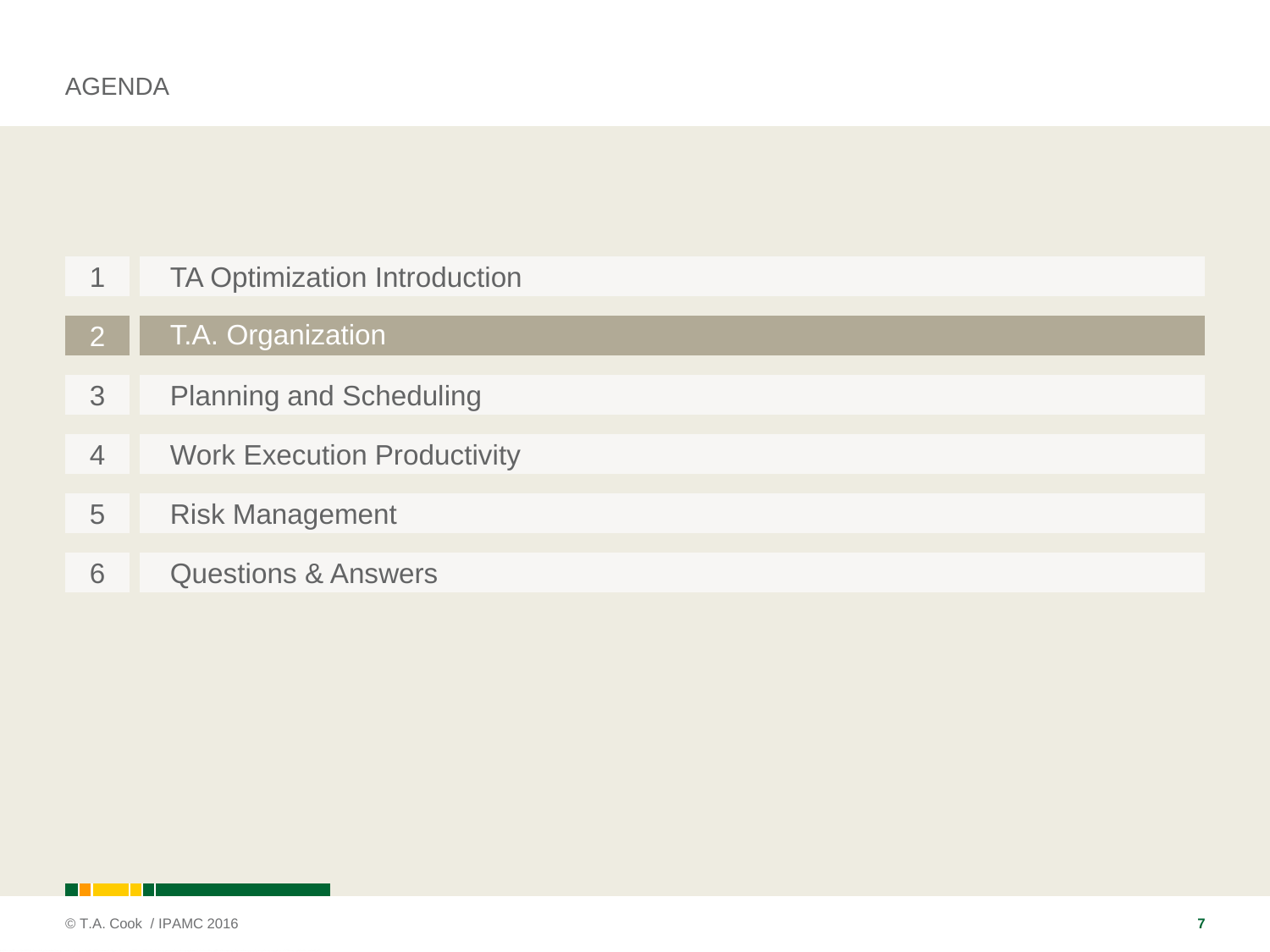### TA ORGANIZATION

A TA organization is the foundation for a refinery to ensure that milestones are delivered and communicated throughout the TA process

- A temporary TA team is established for the **Front-End-Loading** and the **Work Execution phases** that incorporates Project Management best practices
- **Resource requirements are drawn and levelled** as needed to achieve deliverables and milestones
- As a refinery approaches execution, the structure and **number of resources required can significantly increase**
- Most refineries do not have sufficient resources to perform a turnaround with their own staff and therefore need to involve a large number of contractors
- High overhead and indirect cost is associated with using contractors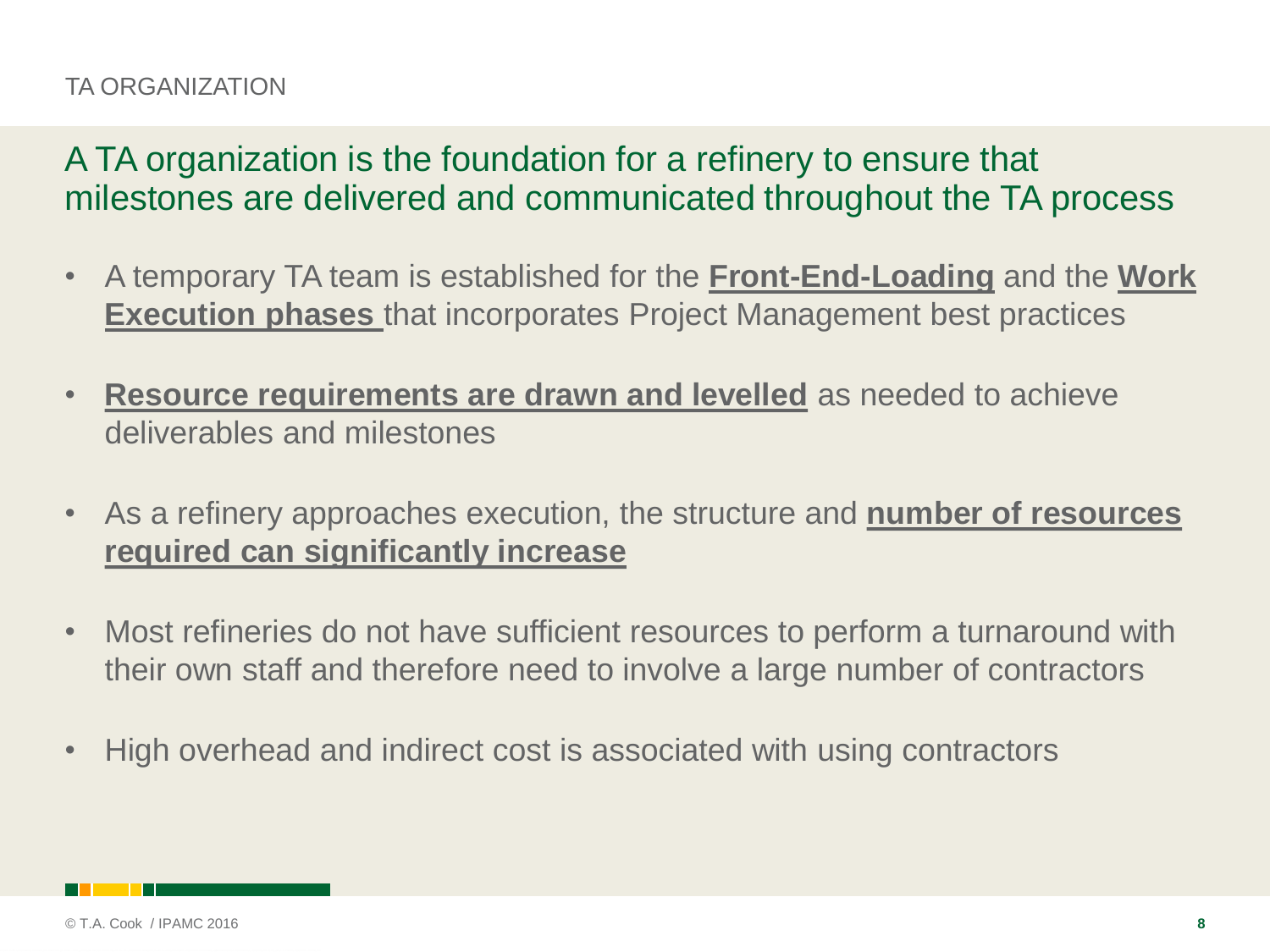# Commonly found opportunities to strengthen TA organizations

- **Over-crewing** of TA organizations to attain milestones and/or objectives on schedule and budget
- Contractor organizations often do **NOT** meet good practice ratios for overhead and **span of control**
- **Roles and responsibilities** for certain positions are not clearly defined
- **Complex / ineffective communication** and reporting channels that entail too many interfaces

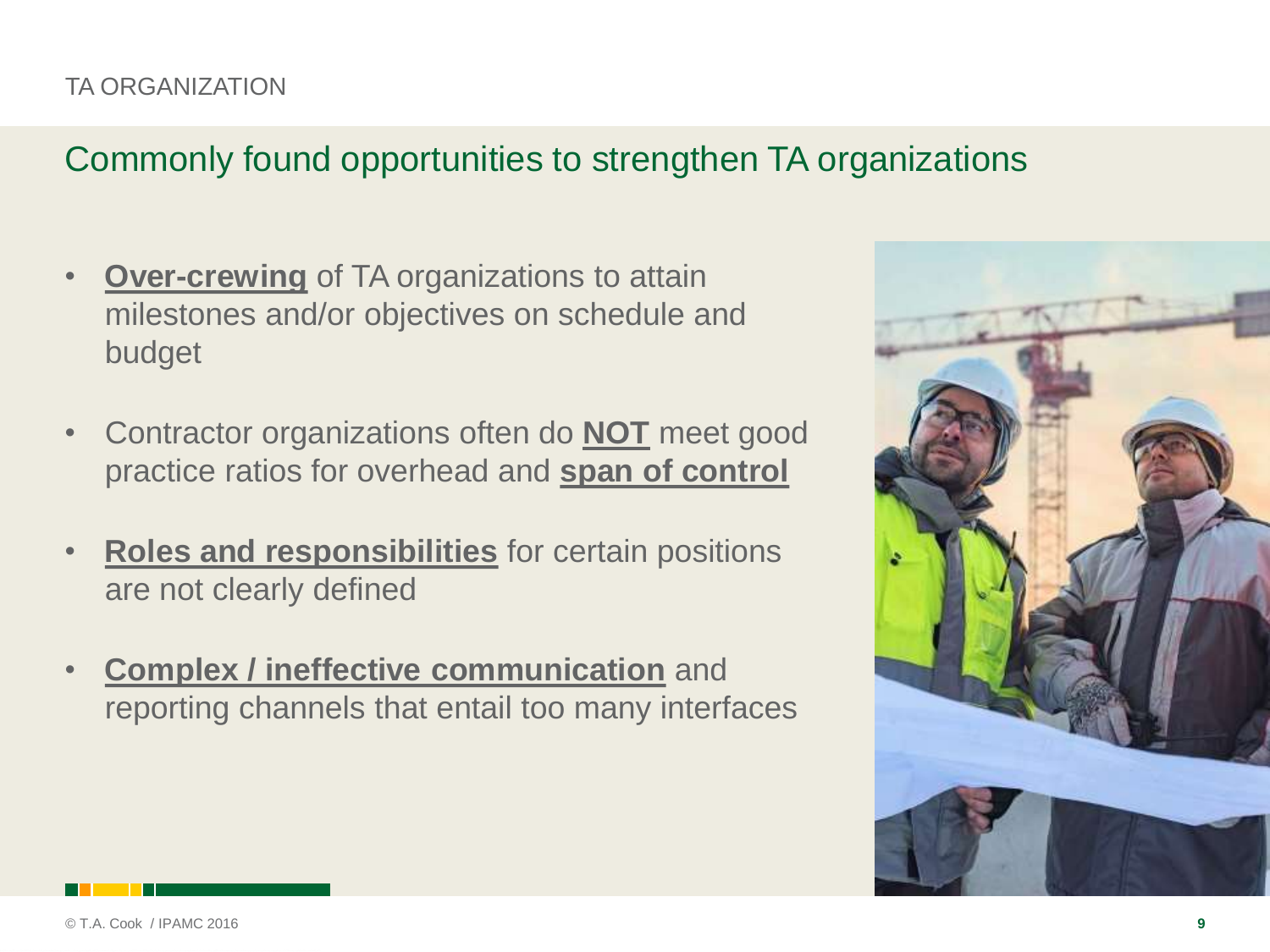### TA ORGANIZATION

In order to implement effective best practice, TA organizations must entail the following criteria:

- Communication within the organization to follow a **top down/bottom up structure**
- **Clear line** to **communicate** and **escalate** subjects that matter
- Defined roles and responsibilities
- Application of **clear organization principles**
- Contracts meet requirements

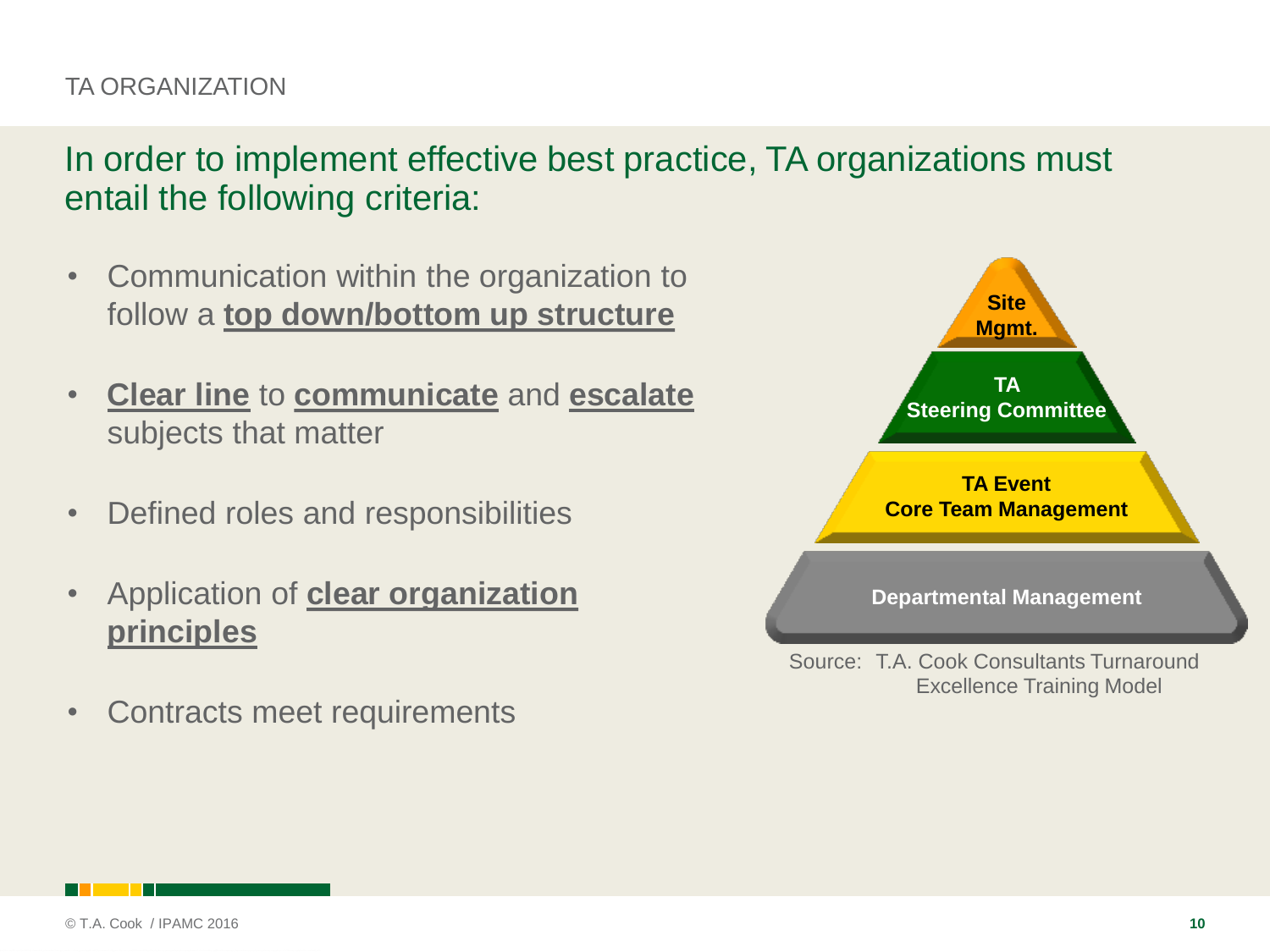In order to execute work effectively, the TA organization must ensure an adequate span-of-control

Proper span of control that promotes and enables active management

| <b>Contractors - Span of Control</b>          | <b>Best Practice</b> | <b>Project Example</b> |
|-----------------------------------------------|----------------------|------------------------|
| <b>Foremen to Craft</b>                       | $1:8-12$             | $1: -8-10$             |
| <b>General Foremen to Foreman</b>             | $1:4-6$              | $1: -3$                |
| <b>Area Supervisor to General Foremen</b>     | $1:4-6$              | $1: -3$                |
| <b>Site Superintendent</b>                    | $1:8-10$             | $1: -7$                |
| <b>Direct vs. Indirect</b>                    | 20:80                | $30-35:~5-70$          |
| <b>Internal (Execution)</b>                   |                      |                        |
| <b>Execution Coordinator to GF/Supervisor</b> | $1:8-10$             | $1: -11$               |

Source: T.A. Cook Consultants 2015 Project Example of a TA Work Execution Organization Dashboard

© T.A. Cook / IPAMC 2016 **11**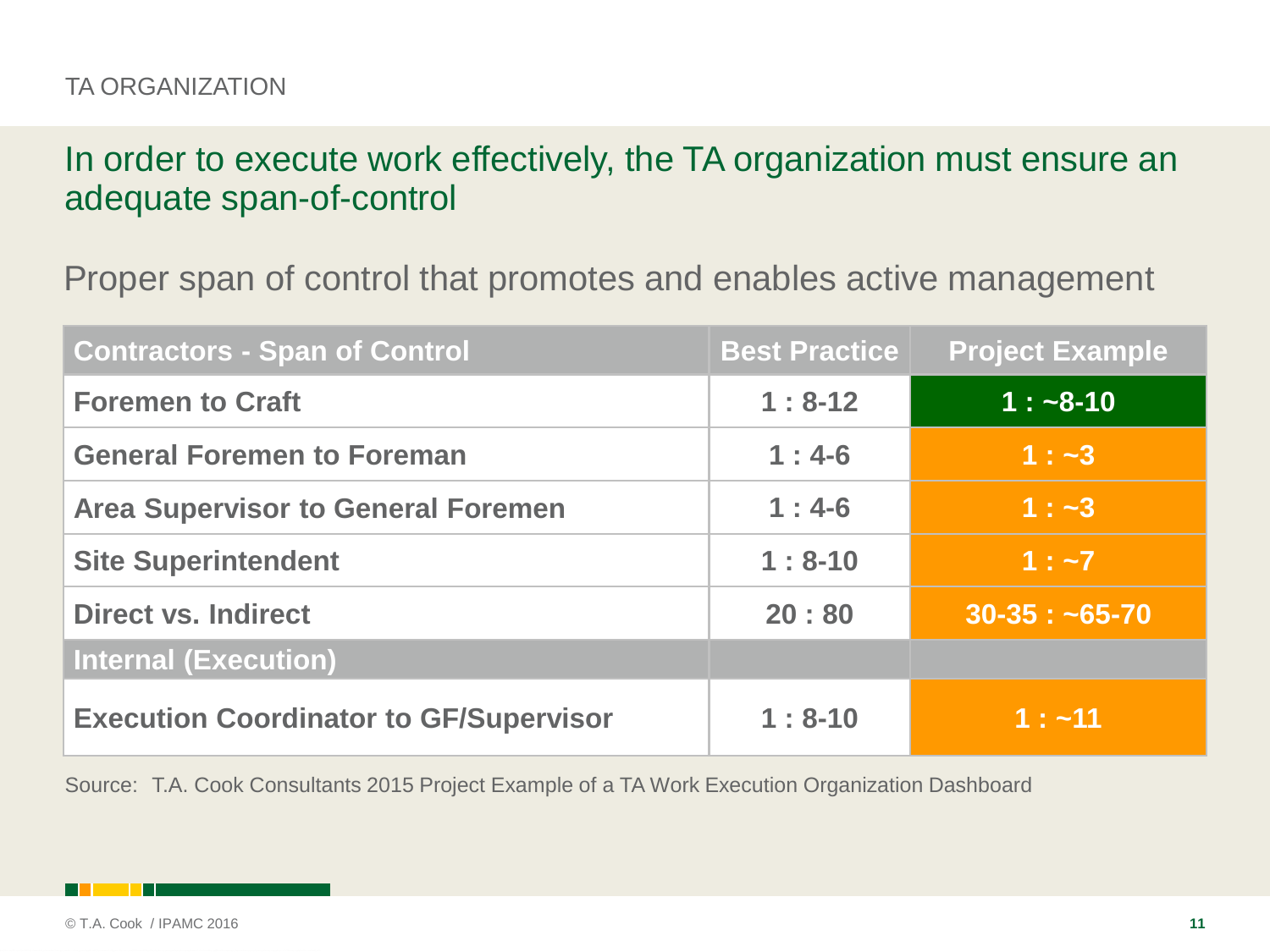| 1              | <b>TA Optimization Introduction</b> |
|----------------|-------------------------------------|
| 2              | T.A. Organization                   |
| 3              | <b>Planning and Scheduling</b>      |
| $\overline{4}$ | <b>Work Execution Productivity</b>  |
| 5              | <b>Risk Management</b>              |
| 6              | <b>Questions &amp; Answers</b>      |

<span id="page-11-0"></span>**Billian Party**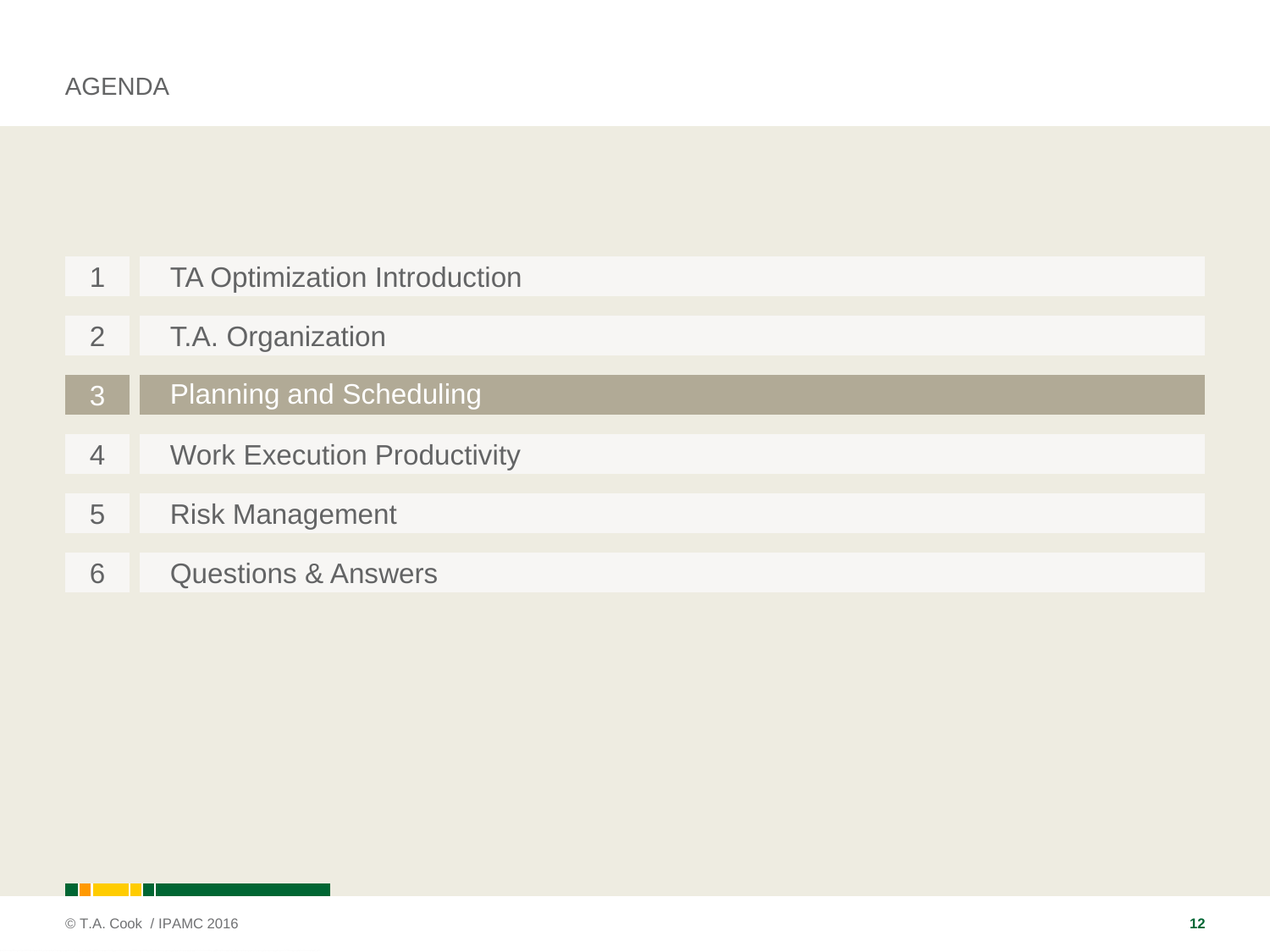### PLANNING AND SCHEDULING

# Planning & scheduling are generally considered the most important functions of the TA Front End Loading (FEL) process

- Historically, **successful turnarounds** have always been **well planned**
- But a well-planned turnaround does **not** necessarily **guarantee** that it will be **successful**
- Focus is typically towards tracking and **attaining planning milestones**
- Hidden **opportunities** are typically found in **estimating work** - often overlooked
- Work Packs often **lack** the required **level of quality and detail**

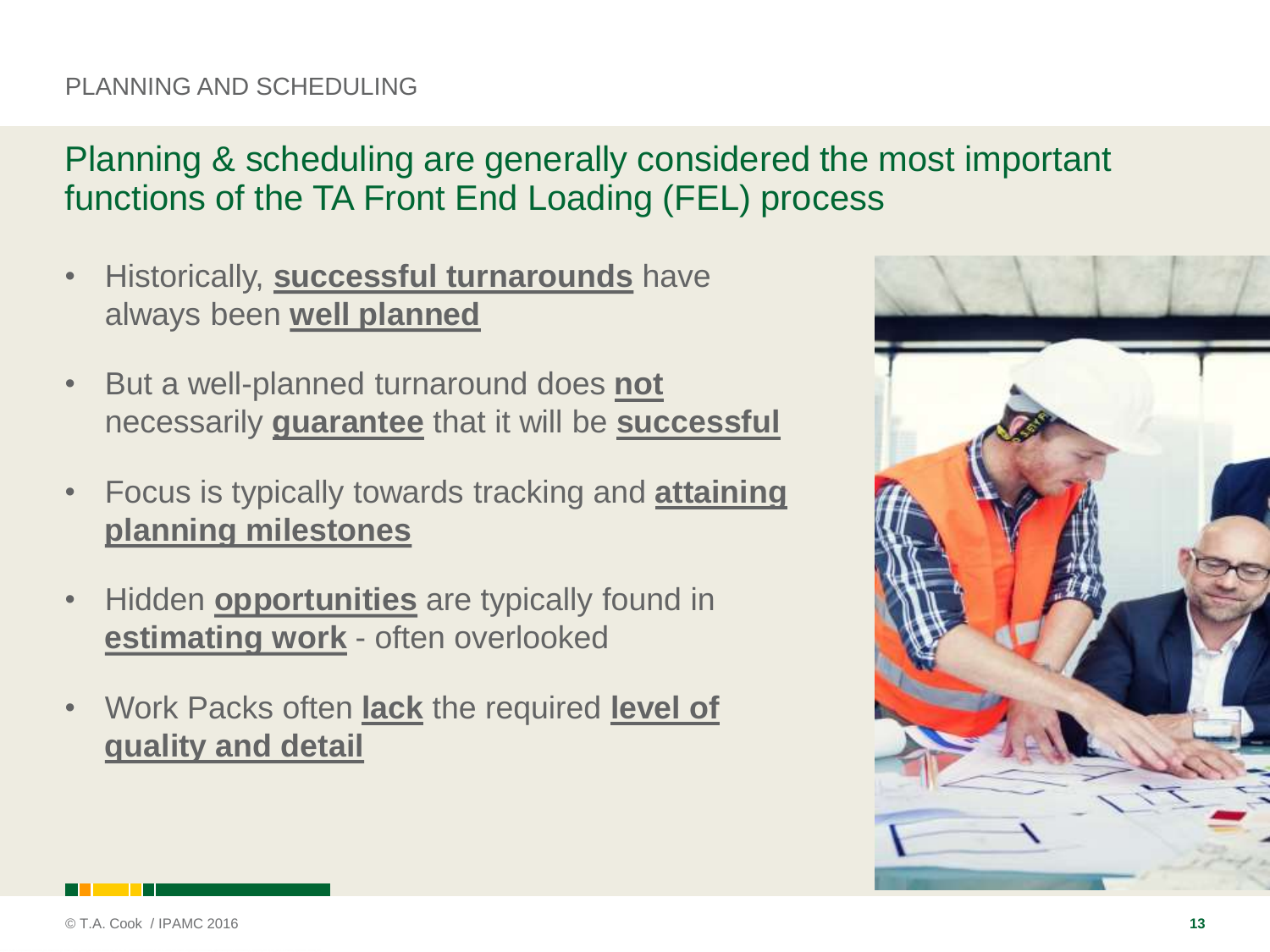### PLANNING AND SCHEDULING

## Planning estimates are often inflated & schedules are not sufficiently maintained ensuring timely updates

- Costs or durations for activities are based on previous turnarounds and/or shutdowns.
- Planners do not always walk down jobs to **challenge historic estimates**.
- Current **job plans accommodate additional time for contingencies**.
- Schedules are **not accurate** enough to properly **capture the developing situations** as they arise during work execution.

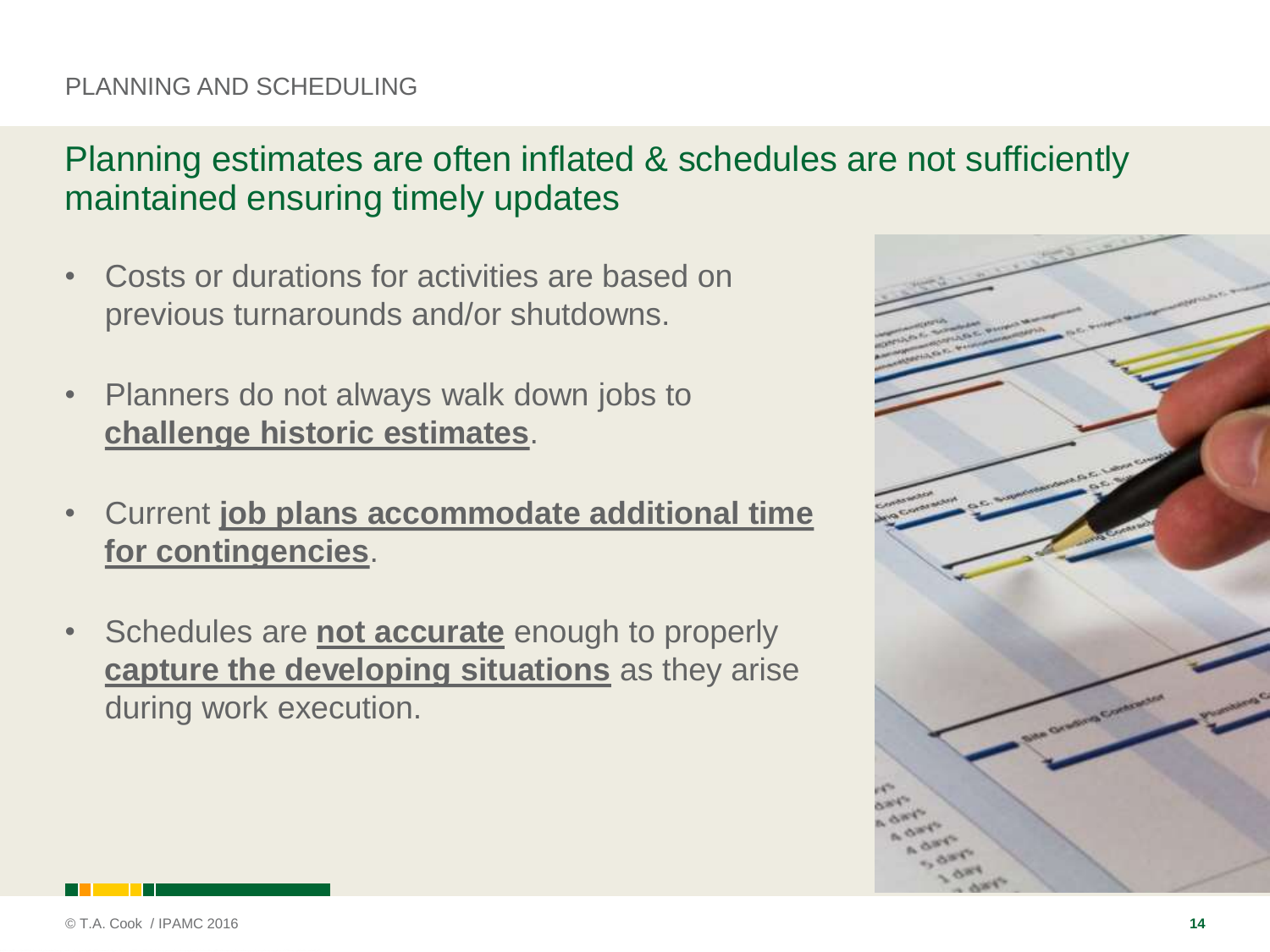### PLANNING AND SCHEDULING

### Example of opportunity within planning estimates



Source: T.A. Cook Consultants 2015 Project Example, erecting a 6 level scaffold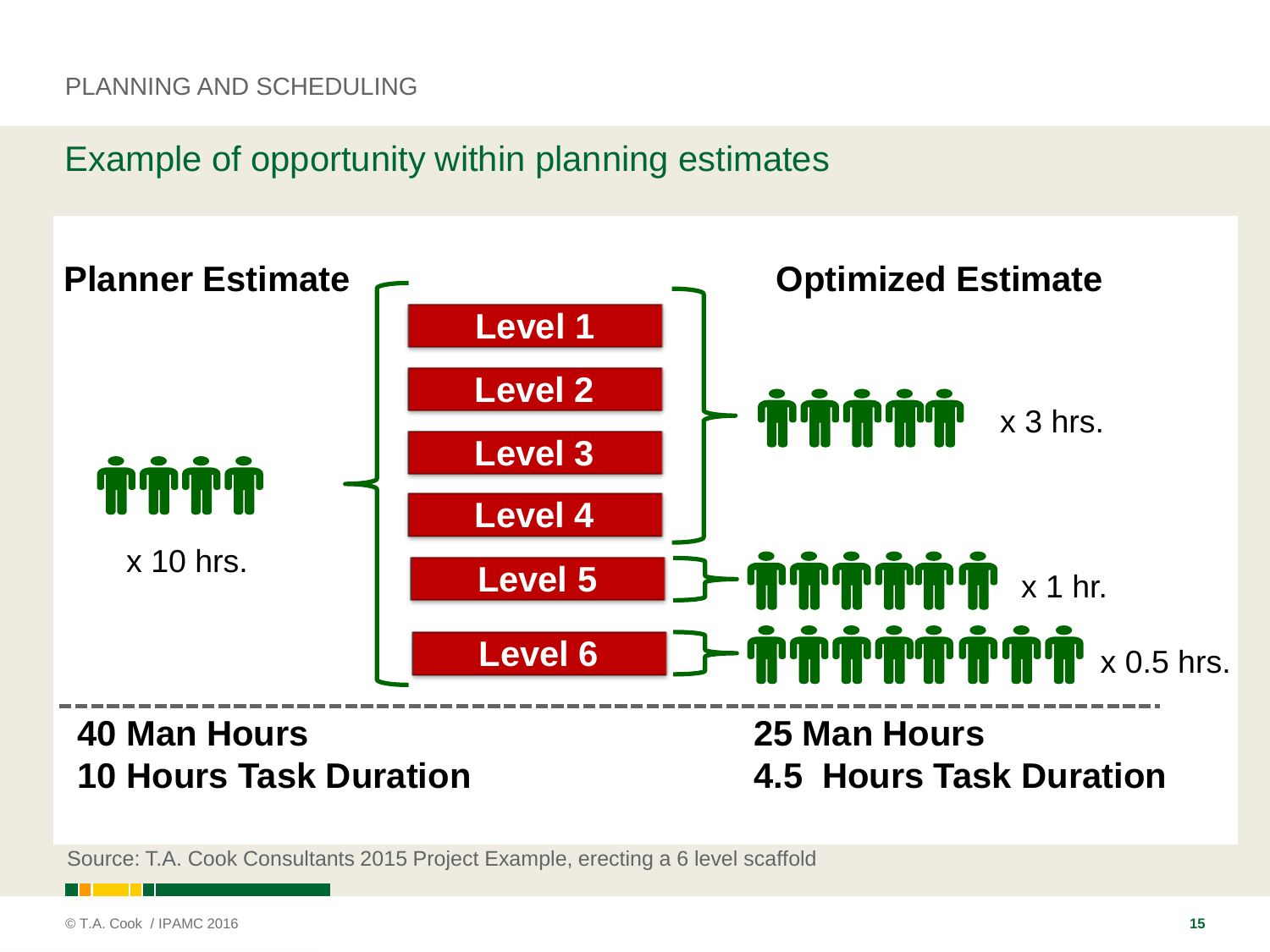### PLANNING AND SCHEDULING –SELECTED BEST PRACTISES

Implementing planning and scheduling best practice methodologies will ensure schedule accuracy and work execution adherence

- Ensure planners have the **required skill** sets and proper **planning processes** to efficiently **facilitate planning practices**.
- Adjust the planning approach to changing scopes & requirements.
- Establish a fully integrated schedule to include the following criteria:
	- Standardized schedule format
	- **Integrated schedule** that **includes all activities** (Operations, CapEx, Inspection, SD/SU, supportive activities, permits, …)
	- **Communicate** with all **stakeholders** from the beginning
	- Can be easily **updated** and **maintained**
	- **Progress** on activities can be quantifiably **measured**.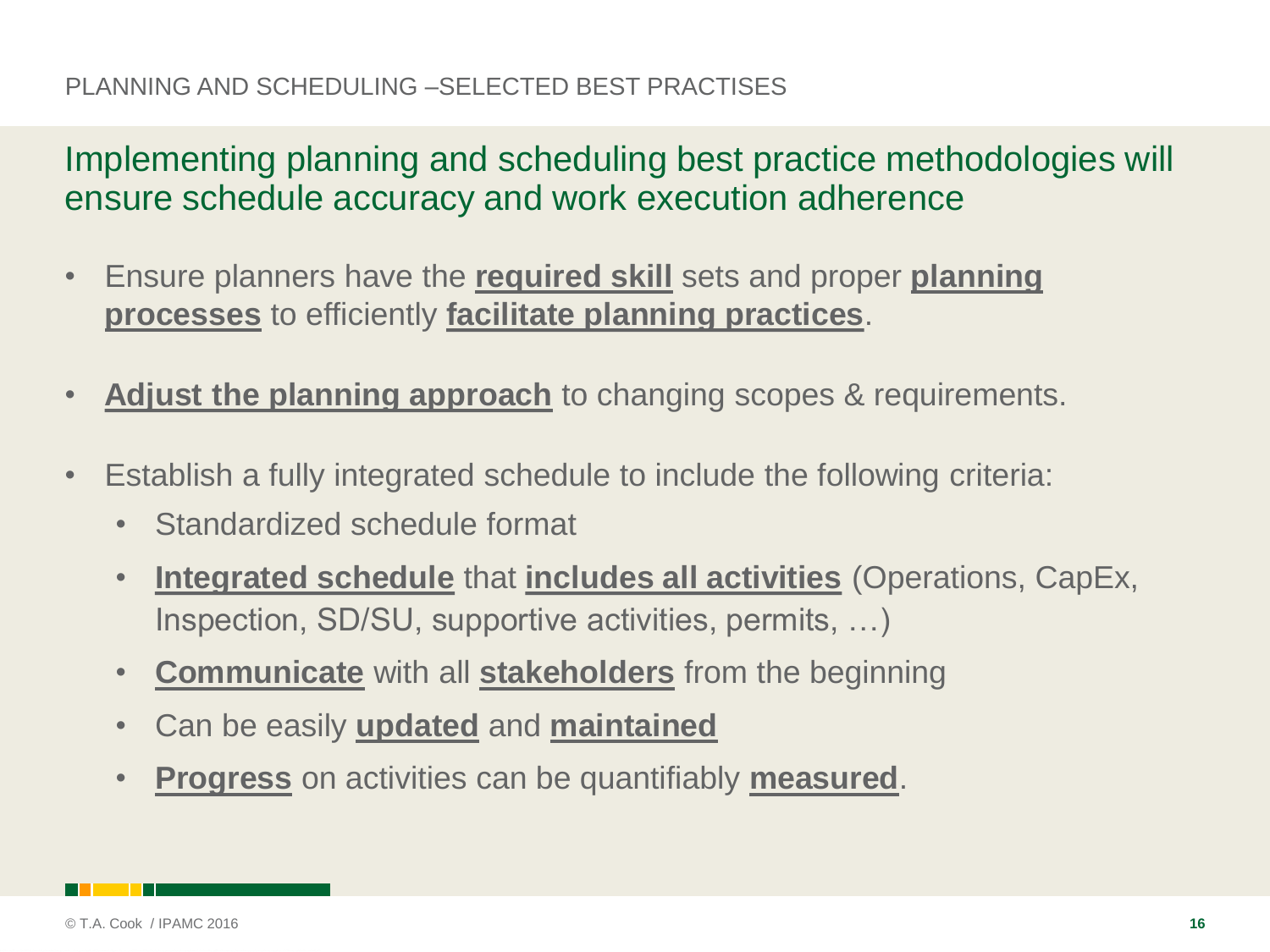| 1              | <b>TA Optimization Introduction</b> |
|----------------|-------------------------------------|
| 2              | T.A. Organization                   |
| 3              | <b>Planning and Scheduling</b>      |
| $\overline{4}$ | <b>Work Execution Productivity</b>  |
| 5              | <b>Risk Management</b>              |
| 6              | <b>Questions &amp; Answers</b>      |

<span id="page-16-0"></span>**Billian Party**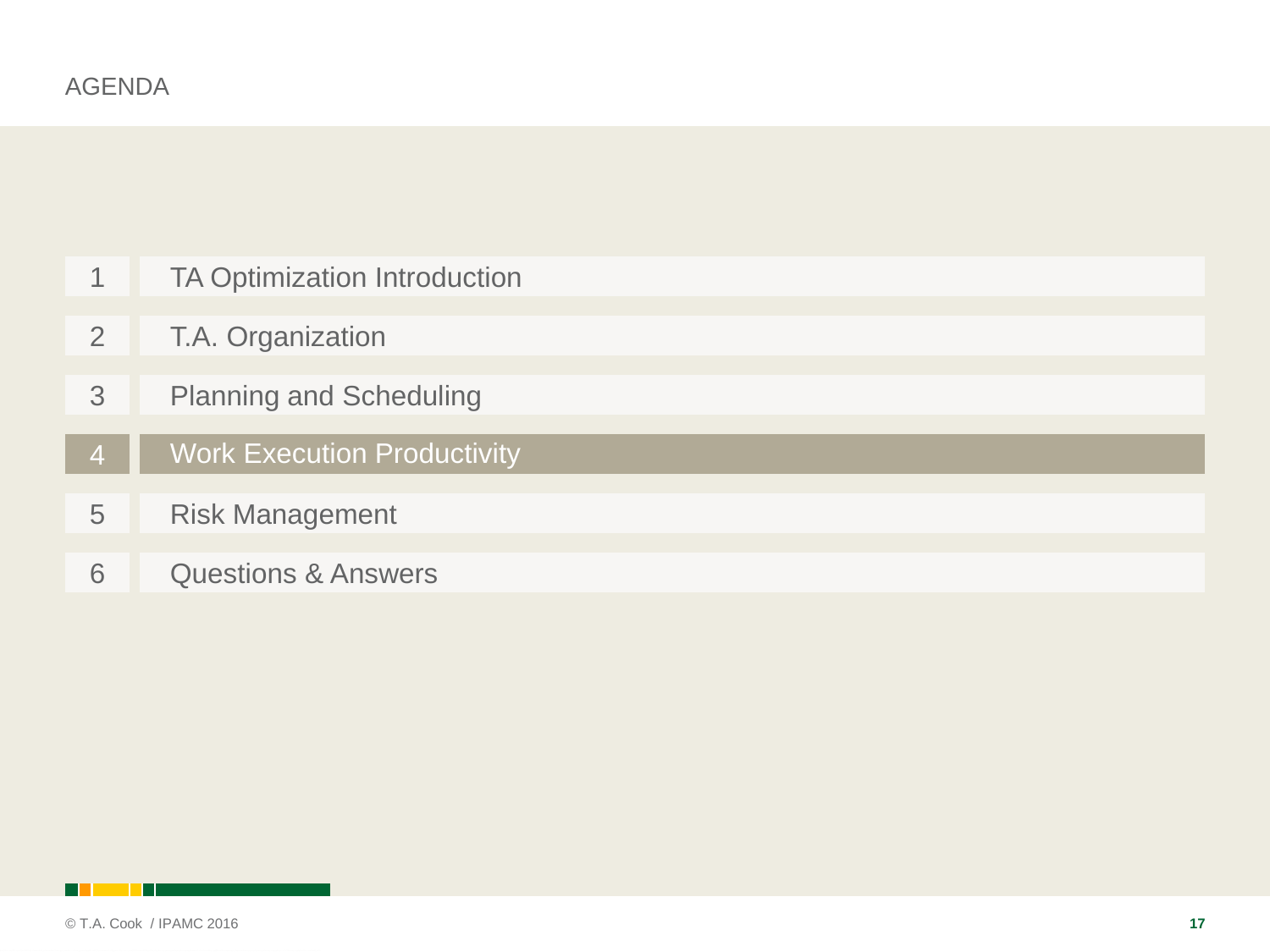### WORK EXECUTION PRODUCTIVITY

Poor work execution of turn-arounds, meaning poor schedule adherence and missing targets, can have a significant financial impact

- The primary objective of the work execution is to carry out **work safely, efficiently and as scheduled**
- **Performance metrics** such as earned vs. burned hours can be **misleading**
- Attention: **Productivity might be lower than reported** and time on tools is considerably less than industry best practices

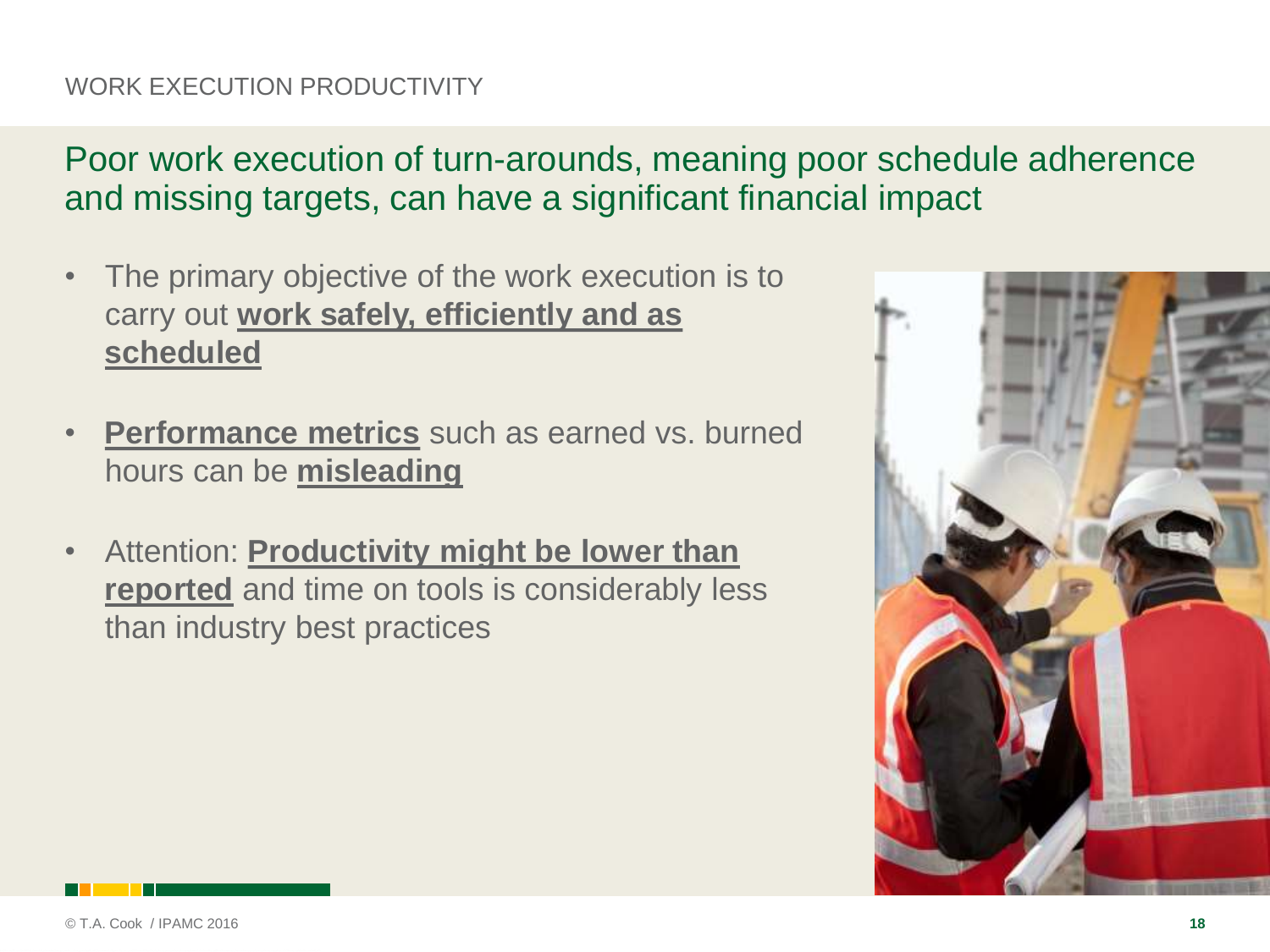### WORK EXECUTION PRODUCTIVITY

# Commonly found opportunities during the turn-around work execution phase

- **Low craft productivity** and **time-on-tools**: waiting, missing men or material, lack of coordination
- Poor **schedule adherence**
- Inaccurate **progression reporting**
- Misleading performance metrics such as earned vs. burned hours
- Poor **coordination** of support activities
- Inadequate **mitigation of delays**



Source: T.A. Cook DILO Studies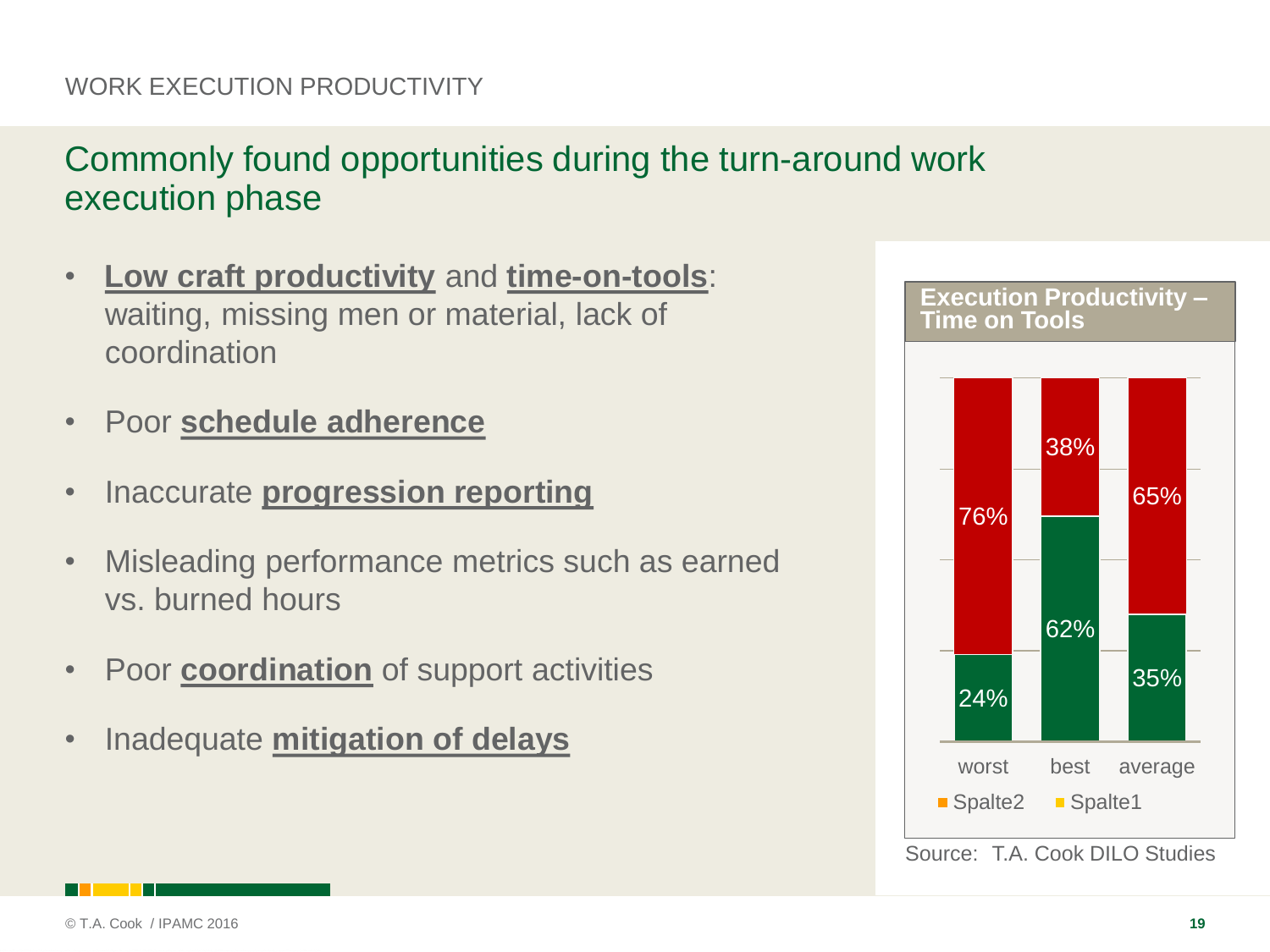### WORK EXECUTION PRODUCTIVITY

# Active involvement and supervision of contractors does promote the drive for increased performance

- Clear and defined **roles and responsibilities** for **internal coordinators**
- Further **on-boarding and communication plans for contractors** incl.:
	- HSE plan
	- TA-Management expectations
	- Schedule adherence and progress reporting
	- KPI reporting
	- Issuing of permits
	- Reporting of delays
	- Accurate and consistent schedule updates
- **Training & coaching** to enforce **proactive performance and delay management** in the field

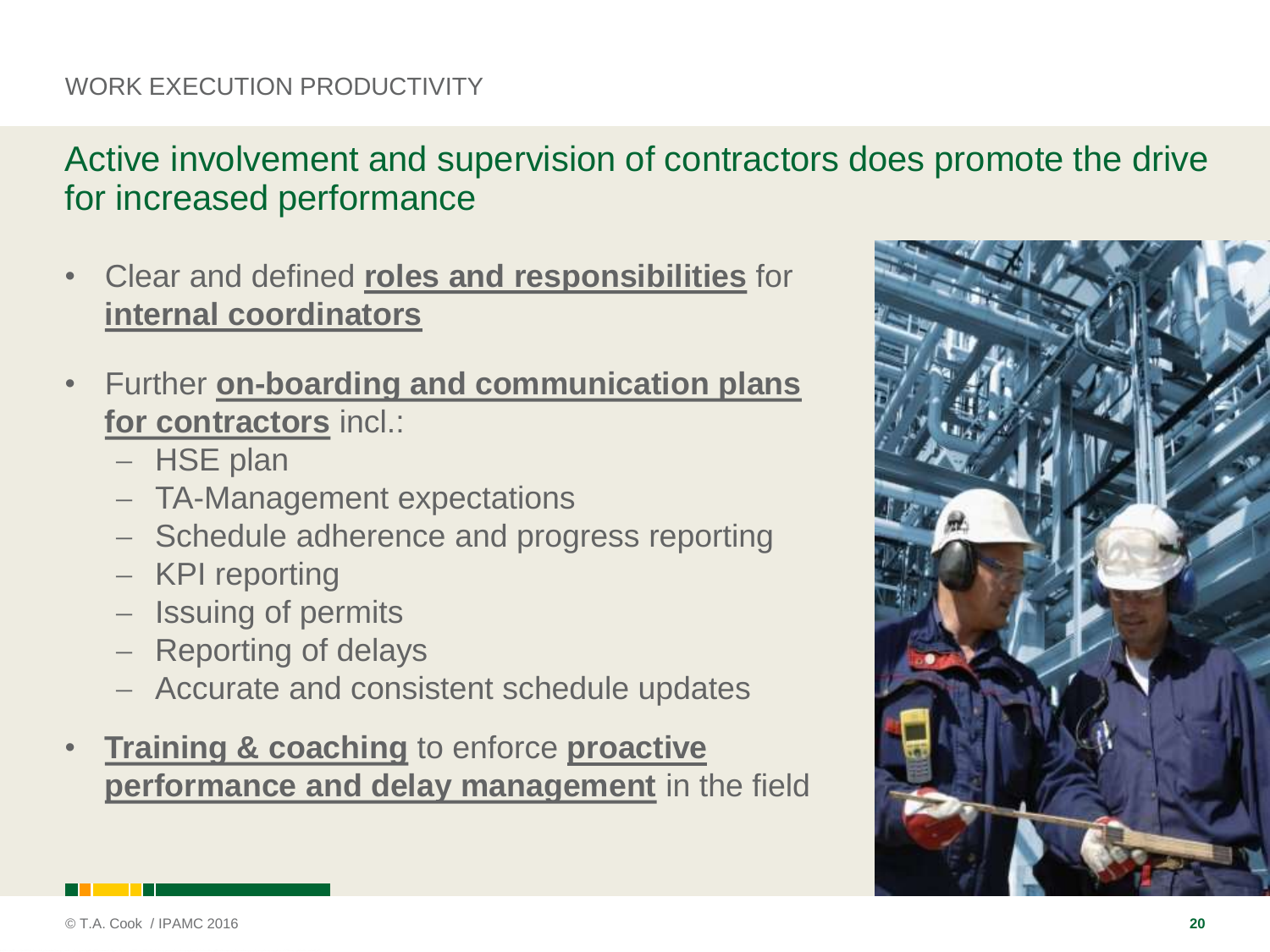|                | <b>TA Optimization Introduction</b> |
|----------------|-------------------------------------|
| $\overline{2}$ | T.A. Organization                   |
| 3              | <b>Planning and Scheduling</b>      |
| $\overline{4}$ | <b>Work Execution Productivity</b>  |
| 5              | <b>Risk Management</b>              |
| 6              | <b>Questions &amp; Answers</b>      |

<span id="page-20-0"></span>**Billian Bill**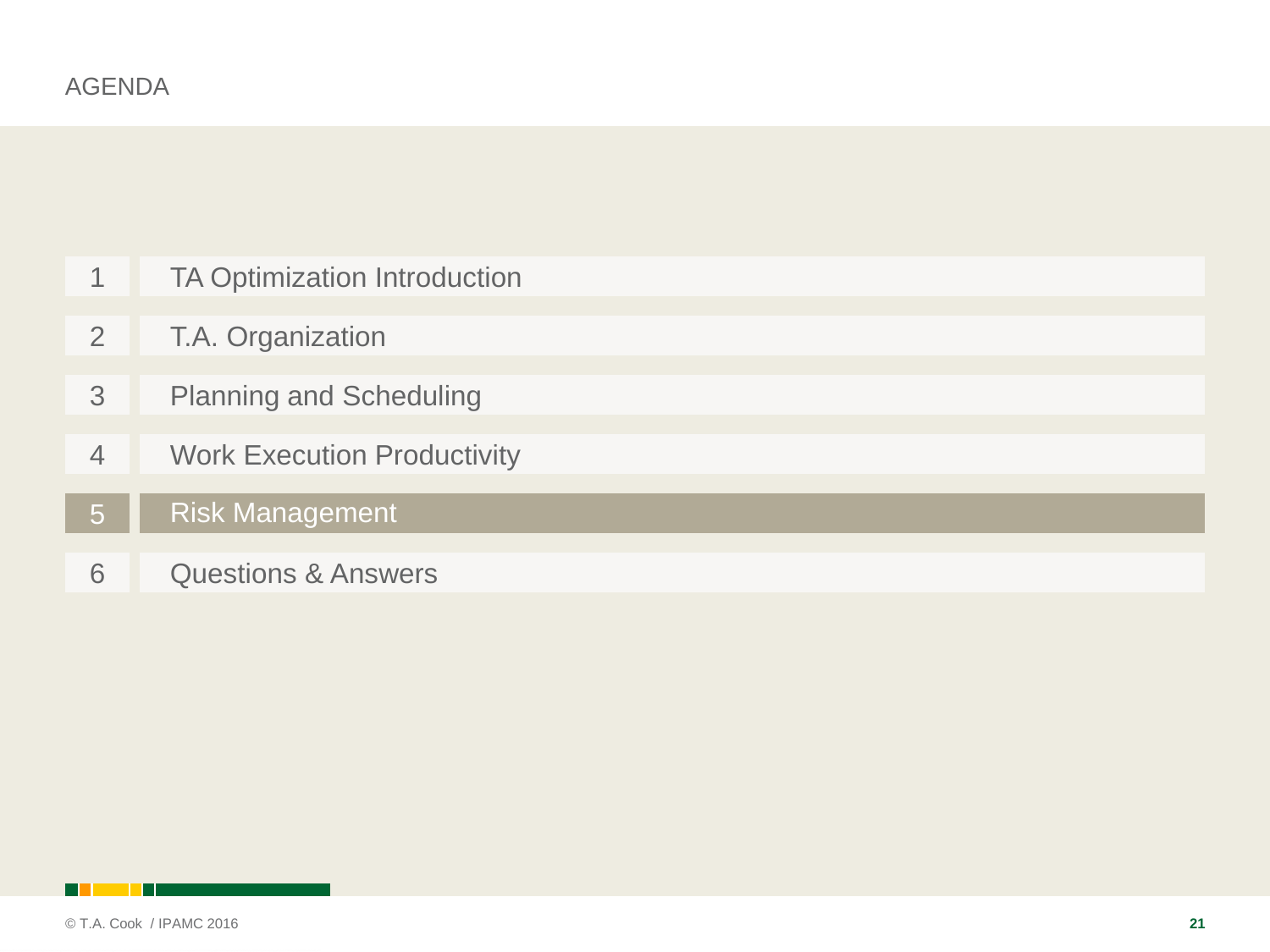TA Risk Assessments should be conducted at least once during each of the following TA phases



Source: T.A. Cook Consultants Project Data and Maindex® Database 2015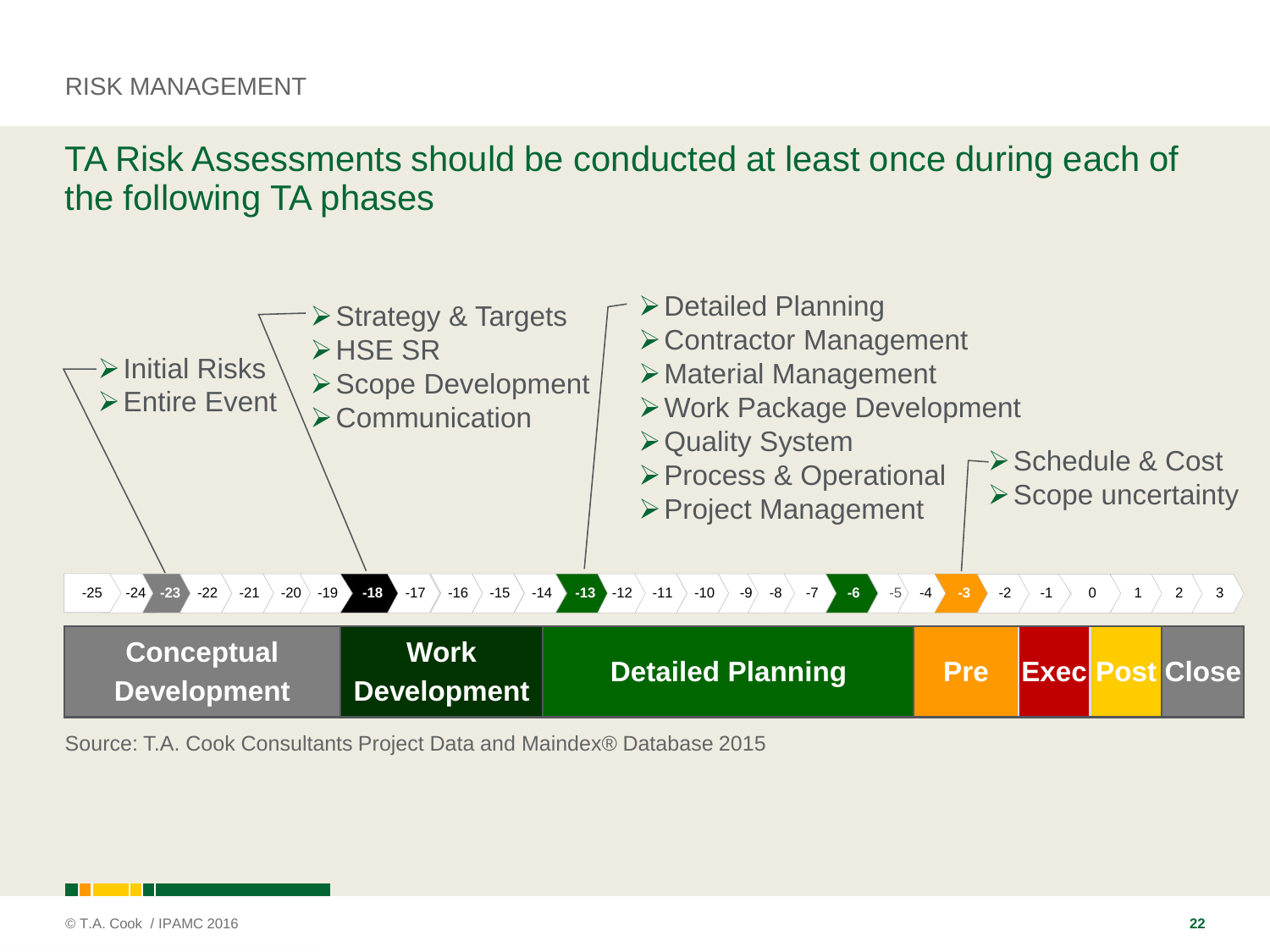Risk Management during Front-End Loading FEL and work execution is paramount, and is an integral part of the TA process

- In most organizations, the preparation for a turnaround relies heavily on **using resources from other departments**
- The process to coordinate these resources is **complex**
- It is paramount for a refinery to treat a **turn-around as a site-wide event** instead of a TA team initiative.

|                | <b>Checklist - Top 38 Risks</b>                                              |                |                                                                                                                                                                                                                                                                                        |                                                                                                                                                                            |  |
|----------------|------------------------------------------------------------------------------|----------------|----------------------------------------------------------------------------------------------------------------------------------------------------------------------------------------------------------------------------------------------------------------------------------------|----------------------------------------------------------------------------------------------------------------------------------------------------------------------------|--|
|                | Review.<br><b>Risk Calculator</b><br>Peer Review                             |                |                                                                                                                                                                                                                                                                                        |                                                                                                                                                                            |  |
|                | <b>Risky points</b>                                                          | Risk<br>Factor | $Hiah - 5$                                                                                                                                                                                                                                                                             | Medium High - 4                                                                                                                                                            |  |
| $^{4.4}$       | .<br>Changing/Non aligned TA project<br>objectives (Top)                     | $\overline{a}$ | Not feature and thus migrantizers are absorping<br>the line since subjectives are absorping that since subjectives and alignment account the sum<br>of Lawsson's interesting from land TA run since an all this metals<br>responses to                                                 | Agreed among the management<br>Not communicated to the team                                                                                                                |  |
| $^{4.4}$       | <b>Lessures learned from last TA / TA</b><br>Review red integrated           |                |                                                                                                                                                                                                                                                                                        | Lancearre (marrand arm slore)<br>Pitt impresservent projectie or band practicers are<br>ferium)                                                                            |  |
| $\ddot{ }$     | -<br>Law than T.A. Issuers stategrent, presignmental<br>an elatermat?        |                | The timeterne is still smalle as a server to extent legal                                                                                                                                                                                                                              | No review process is integrated.<br>The state of TA has been deferred to rent year.<br>Alternative actions have to be done to extend legal                                 |  |
|                |                                                                              |                |                                                                                                                                                                                                                                                                                        |                                                                                                                                                                            |  |
| t.a            | .<br>Inst higher than expected (severg                                       |                | .<br>The conts are not reviewed at all.<br>No clear scope when costs were estimated<br>The dunation of the TA could extend significantly                                                                                                                                               | .<br>Plentenaavi sen imagutar karsis.<br>Nis olear sengue valuen emitis vanne estimated.                                                                                   |  |
| $\sim$         | .<br>Cil Project closure delayed for TA<br>(engineering status)              |                | The duration of the Ci propert is still<br>Risky points were identified<br>isms to mitigate possible risks                                                                                                                                                                             | .<br>The engineering status is delayed significantly<br>Actions to mitigate possible risks are planned                                                                     |  |
| $^{4-4}$       | lations accelerate in the meet                                               |                | Saty accelebrate, nate (respondable). North inscistent nate                                                                                                                                                                                                                            | <b>Southern benefictions and an international communication</b>                                                                                                            |  |
| <b>Cold</b>    | .<br>Eperial weather conditions conside<br>Journalment work)                 |                | Net considered at all<br>Net integrated in the HSE strategy.                                                                                                                                                                                                                           | <b>First integrated to the HISE strategy</b><br>Not documented to support any massure                                                                                      |  |
| <b>Cold</b>    | Quality problems (e.g. leaks)                                                |                | Happens very efter<br>Caused novels<br>Caused demapes<br>Caused anniferin                                                                                                                                                                                                              | Happens often<br>Causad rewerk<br>Causad demap                                                                                                                             |  |
| <b>Cold</b>    | moal Health & safety regulations                                             |                |                                                                                                                                                                                                                                                                                        | Not correctement<br>salties could consum with impact on cost, dur                                                                                                          |  |
|                |                                                                              |                | a marking administrative and with impact set mest.<br>Historicity and the set of the set of the set of the set of the set of the set of the set of the set of the se<br>Afapor elvaregen.<br>Problems volth capability of the main contractor<br>Never milaterated with the contractor | Louisel schedunfreiber ann rock investigent                                                                                                                                |  |
| s.c            | Change in contracting strategy or                                            |                |                                                                                                                                                                                                                                                                                        | Changes in strategy or main contractor<br>Niewe cellatorated with the contractor but Com<br>as excellent references                                                        |  |
| $^{4.6}$       | <b>Loy oblications in finding shilled crafts</b>                             |                | Persinalista kauta perustaan van mendelaja (* 1988)<br>2. ruhus – Partis Sermanni and verskaren vald rust kun mendelaja<br>19 papast van skonskier of verskaren vald rust kun mendelaja<br>19 papast van skonskier om tierre francisco                                                 | A small reamber of craftsman could not be available<br>Can be compensated with resource leveling<br>Never collaborated with the contractor but Contracts<br>a manufiero co |  |
| $^{2.2}$       | <b>Common responsessmented root in educate</b>                               |                | No estderate of a score management enough                                                                                                                                                                                                                                              | No commitment to scope management engines                                                                                                                                  |  |
| 2.2            | <b>Lossey freezew runt in timeding</b>                                       |                | The screen has never learn freezer.                                                                                                                                                                                                                                                    | The summer has been frozen with bone term delay                                                                                                                            |  |
| $\overline{a}$ | <b>LWR process in place</b>                                                  |                | No estimate of a season of an encoderate AWB                                                                                                                                                                                                                                           | An AWR is defined to trust speed consistently                                                                                                                              |  |
| 2.3            | <b>Responsibilities for Capital projects</b><br>Internation clearly defined  |                | itussen.<br>A lot of arbitismal work responsin<br>below and research@ittes have not been defined                                                                                                                                                                                       | .<br>Plaies and responsibilities have been defined to/ not                                                                                                                 |  |
|                |                                                                              |                |                                                                                                                                                                                                                                                                                        |                                                                                                                                                                            |  |
| 2.3            | .<br>In Cl working packages completed<br>ine months prior to TA start date   |                | .<br>Cl working packages are not completed and the<br>interesting structure is not defined.                                                                                                                                                                                            | .<br>Ci werking packages completion is nonning late and<br>the internation structure is county defined.                                                                    |  |
| 2.3            | Montifications involve new process                                           |                | .<br>Monitiusticum de involve ronx process technologies that<br>are not decorrented or communication.                                                                                                                                                                                  | Montifications do involve new process technologies that<br>are defined and documented but not communicated to<br>the team.                                                 |  |
| 3.4            | belay in work package preparation                                            |                | .<br>The proposation of the work packages is delayed<br>The TA largins within 1 month                                                                                                                                                                                                  | The proposation of the work packages is delayed<br>ignificantly<br>The TA lengins within 3 month                                                                           |  |
| 3.1            | .<br>Tom much additional scope (alter<br>freeze)                             |                | A lot of additional world<br>Creat extinuation has to be raised significantly<br>A "final" scope freeze is not foreseeded                                                                                                                                                              | <b>Serve additional</b> w<br>Cont estimation has to be raised<br>A "fruit" soupe from a bould be reached so                                                                |  |
| $\overline{a}$ | Different IT tools applied                                                   |                | Pént definent<br>Elveryonne users the IT-tool that suits to it.                                                                                                                                                                                                                        | (Trianglin, defense)<br><b>Pása trusirumi</b><br>Eksel sellistadiom                                                                                                        |  |
| 3.3            | lon integrated inhastructure planning                                        |                | .<br>The inhanimetration planning is ret defined, leading to a<br>erganization that is ret spitmal during the TA                                                                                                                                                                       | .<br>The infrastructure planning is poorly defined and not<br>integrated in the planning process.                                                                          |  |
| 3.4            | orig lead equipment, space parts, red<br>elimit and colored in time          |                | .<br>Material management plan is not delined.<br>Essential expipreent will not be delivered on time.                                                                                                                                                                                   | .<br>Material management plan is not defined.<br>Essential expipment on time delivery is unsafe                                                                            |  |
|                |                                                                              |                |                                                                                                                                                                                                                                                                                        |                                                                                                                                                                            |  |
| 3.4            | Material & Contractors prices                                                |                | TA's costs increased significantly                                                                                                                                                                                                                                                     | .<br>TA's costs increased significantly<br>Rulestitute partly auxilable/possible                                                                                           |  |
| 3.4            | Pinancial problems on contractor's                                           |                | .<br>Seminasion gears isambrupt and is rest able to fulfil the<br>danned service anymous.                                                                                                                                                                                              | thousands have a relative level of risk to see in<br>Estimated time is too short, partly compensated by                                                                    |  |
| 3.6            | Time extension for the work to                                               |                | Estimated time is too short<br>manusculum and the critical patio<br>"A's tirrodozene in increased significantly                                                                                                                                                                        | continuously and the term where<br>Week is our the estimal path .<br>This terminares is increased<br>valued on:                                                            |  |
| $\overline{a}$ | <b>Executives and quality of work package</b>                                |                | many impass on<br>ishin crafts                                                                                                                                                                                                                                                         | associateix cratin                                                                                                                                                         |  |
| A.L            | ch of certiral furnitions (scheoluler,<br>cross, discipline specialist)<br>ż |                | -<br>Certral krontiers are rot debred<br>Parctizes are red dere consistently<br>No committe for central functions                                                                                                                                                                      | Central hasciters are powly defined<br>Paretters are not centralized<br>No manerably for central functions                                                                 |  |
| A.L            | Lack of management                                                           |                | .<br>No extelerum for a managing structure<br>No eligement between management Anction.<br>No eligement between management and team                                                                                                                                                     | .<br>Marvaging sinasium is poorly delined<br>Paur memenhip of the management function.<br>No alignment fortween management and team                                        |  |
| 4.1            | Lach of clarity over roles &                                                 |                | .<br>Pleikes arut emgenesülektikes arm ruut ekolimist<br>Plus etestelteation of responsesülektikes is imprav                                                                                                                                                                           | <b>Roles and responsibilities poorly defined</b><br>Lew ownership for responsibilities<br>The distribution of responsibilities is mostly                                   |  |
|                | ш,                                                                           |                |                                                                                                                                                                                                                                                                                        | .<br>Plancouroum are defined and estimated, but do not n<br>the level of skills and competencies to meet the                                                               |  |
| 4.1            | anch of operational support (planning,<br>calinty watchers, SD/SU)           |                | .<br>Menusawan are red estimated comedy, leading to a<br>lack of operational support.                                                                                                                                                                                                  |                                                                                                                                                                            |  |
| A.L            | lish of decommissioning delays                                               |                | .<br>No proparation of massacras or autions to be taken in                                                                                                                                                                                                                             | Measures and actions defined in case of<br>decommissioning delays last net communica                                                                                       |  |
| A.L            | Marry jobs related to editical<br>ressurances (critical life, line lowaking  | $\mathbf{a}$   | Marry joins are related to critical resistances.<br>Ressurances are not minimized and trained                                                                                                                                                                                          | .<br>Marry jobs are related to oritoal ressurances.<br>Messaxiries are trained but lank of excerters                                                                       |  |
| 4.4            | ow availability of spacific equipment<br>wave crame, ato.)                   |                | The associately of speculic expanses is urrade                                                                                                                                                                                                                                         | The availability of specific expápment is smade<br>Balestitute is available<br>No experience with the substitute                                                           |  |
| $\sim$         | .<br>Major changes in clearing procedures                                    |                | Changes have a significant impact on the working<br>77<br>.<br>Human and rust documented and train                                                                                                                                                                                     | Changes have an impact on the working process                                                                                                                              |  |
| 4.3            | Any rane Permit handling system /                                            | $\alpha$       | :<br>Sant parenti system<br>Sant parlabarated with the excitement<br>Presentation are red democracized rue tealred<br>Perenissions are red prepared                                                                                                                                    | New permit system<br>Premediates are demarramient and trained<br>Permissions are not prepared                                                                              |  |
|                | Milestones delayed, postponed or                                             |                |                                                                                                                                                                                                                                                                                        |                                                                                                                                                                            |  |
| A-A            |                                                                              |                | .<br>Delay man me delayani significantly<br>High impact on TA is foreseeable (n<br>makin (costs, time etc)<br>New texts / Inte                                                                                                                                                         | Milenteron are delayed<br>Delay is hard to recover<br>Impact on TA (costs, tim                                                                                             |  |
| 4.6            | Pirst time jobs - unfemilier tests / new                                     |                | Newer collaborated with the contractor.<br>Procedures are not documented and trained                                                                                                                                                                                                   | request such a Council, went may<br>Howe exhibite distribution with the continuation but corri<br>Pennediation relaxation<br>Pennediation and decourageded                 |  |
|                |                                                                              |                |                                                                                                                                                                                                                                                                                        |                                                                                                                                                                            |  |

Source: T.A. Cook Excellence Model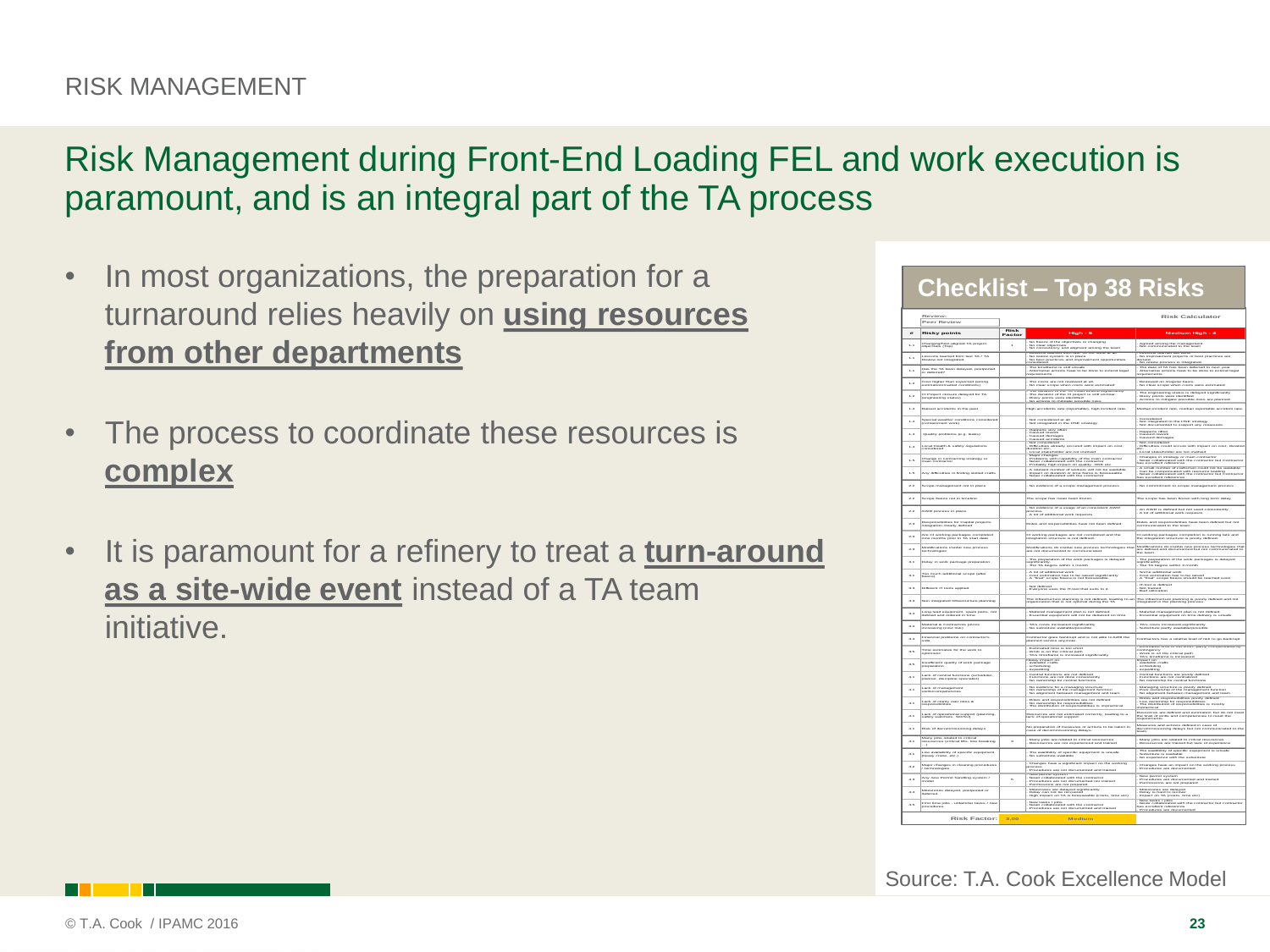### Risks actively managed often turn out to be opportunities to make a turnaround more efficient

- The **Risk Management process** is not or not well defined
- **Roles and responsibilities** of involved departments and personnel are **unclear**
- Lack of **adherence** to the **risk process**
- Risks are **not actively managed**
- Low consensus and common understanding of the Top 5 risks
- Frequency of **risk management meetings** is insufficient

|    | <b>Warehold Equition of</b>                                |                                                                                                                                                                                                                                                                   |    |              |                | <b>BAMIN</b><br>(Badand) Developsis                                                                                                                                                                                    |  |
|----|------------------------------------------------------------|-------------------------------------------------------------------------------------------------------------------------------------------------------------------------------------------------------------------------------------------------------------------|----|--------------|----------------|------------------------------------------------------------------------------------------------------------------------------------------------------------------------------------------------------------------------|--|
|    |                                                            |                                                                                                                                                                                                                                                                   |    |              |                |                                                                                                                                                                                                                        |  |
| k. | Wark force productivity                                    | I law weldore predecivity will mpact<br>A Miles has been teaching which slowers<br>delayed morris                                                                                                                                                                 | N. | ΙH           | $\overline{M}$ | L.TA/Outinstiation.pres<br>to help aucrease workfor<br>Artist backroids and of<br>instrugencent training in<br>enator the expertaints<br>good assistance rep.                                                          |  |
| X. | Synthesis of Abraham and Harac<br>schedule and procedures. | 1. The SO/RFatashier are will<br>spitzungsel between all wennt ihn sekiedide<br>will too the offereing. Continuum                                                                                                                                                 | ä  | ü            |                | <sup>14</sup> 1 Schedule in rempleta-<br>internation still remen<br>2. Procedure developme<br>achestated need business.<br>hare compained to dopp<br>required.                                                         |  |
| 11 | Found wide joyceus act powers                              | 1. We urly invised finand warh process.<br>ineeds to be monotonized of and fallowed<br>avidus toget of a broken freque work<br>process causes condusion and coald tends:<br>is a new gap of a wide loop and a site<br>and/arts Data Instrument Reserves the ideal | 2  | $_{11}$      |                | 8.5 Librarian of the proced                                                                                                                                                                                            |  |
| ÷  | Maxarial Tomething                                         | 1. Moterial handling promote needs to be<br>revised and communicated to prevent<br>ananarishi untarrug, lash se station                                                                                                                                           | z  | H            | ш              | 1. Set up the yard with 5.<br>and his locations as all?<br>stimed and teasuged for<br>vtadola ca háž kor financo<br>2. Mannvial handling pro-<br>and complete                                                          |  |
| š, | No deby touching purchasines.                              | 1. Without a delicy tracking mechanism the<br>discussion with voltage and the career design<br>and modern ordered and choose a great<br>the to doley's and thus not be to justify<br>Here's determine.                                                            | x  | $\mathbf{u}$ |                | 1. Delay prosessi designe<br>dataya during the woods<br>2. Treas TA parsonadica<br>рения                                                                                                                               |  |
| ٠  | Nativial positioning                                       | 1. Without present moterial paintiaking<br>tracking warertal can be forded codered<br>Be in former occurs.                                                                                                                                                        | s. | и            | s.             | 1. bet up IAP to avoid re-<br>materials Material travi<br>nysted he perchaning to<br>required materials and a<br>dates                                                                                                 |  |
|    | <b>Singration of Capital System</b>                        | 1.9 suprished access are not belongstated that<br>import coald be intuitely work forms<br>registe a served provident mission's<br>schedules. Oifferent agendis, cost coverage.<br>and schools deluge 1999. A control of                                           | г  | τ            | ٠              | 3. TA Capital Integration<br>achivend by furting start<br>man though out the evi-<br>by plantand, schoolabed as<br><b>Car TA triest</b><br>I Drawn hill integrators<br>contract and including column in 20<br>anternoo |  |
| ×  | Presentazioni al work in fakil                             | 1. Pro TA- understanding competing tetels.<br>middle halon than the pid their                                                                                                                                                                                     | 4  | и            | Ħ.             | Life specialized de creati<br>surfaultation<br>2. Downey training place<br>to read a schools.<br>3. Short interest russiage<br>tehedalo adarrence                                                                      |  |
|    | Ratestral package readbant.                                | 1. Balay to retelestabilities                                                                                                                                                                                                                                     | ı  | c            |                | <b>H</b>   L. Moschur Plantating part<br>densitizement and music<br>attered The prepared:<br>stanywhed to sharing the<br><b>WATER STANDARD MATERIALS</b>                                                               |  |

Source: T.A. Cook Excellence Model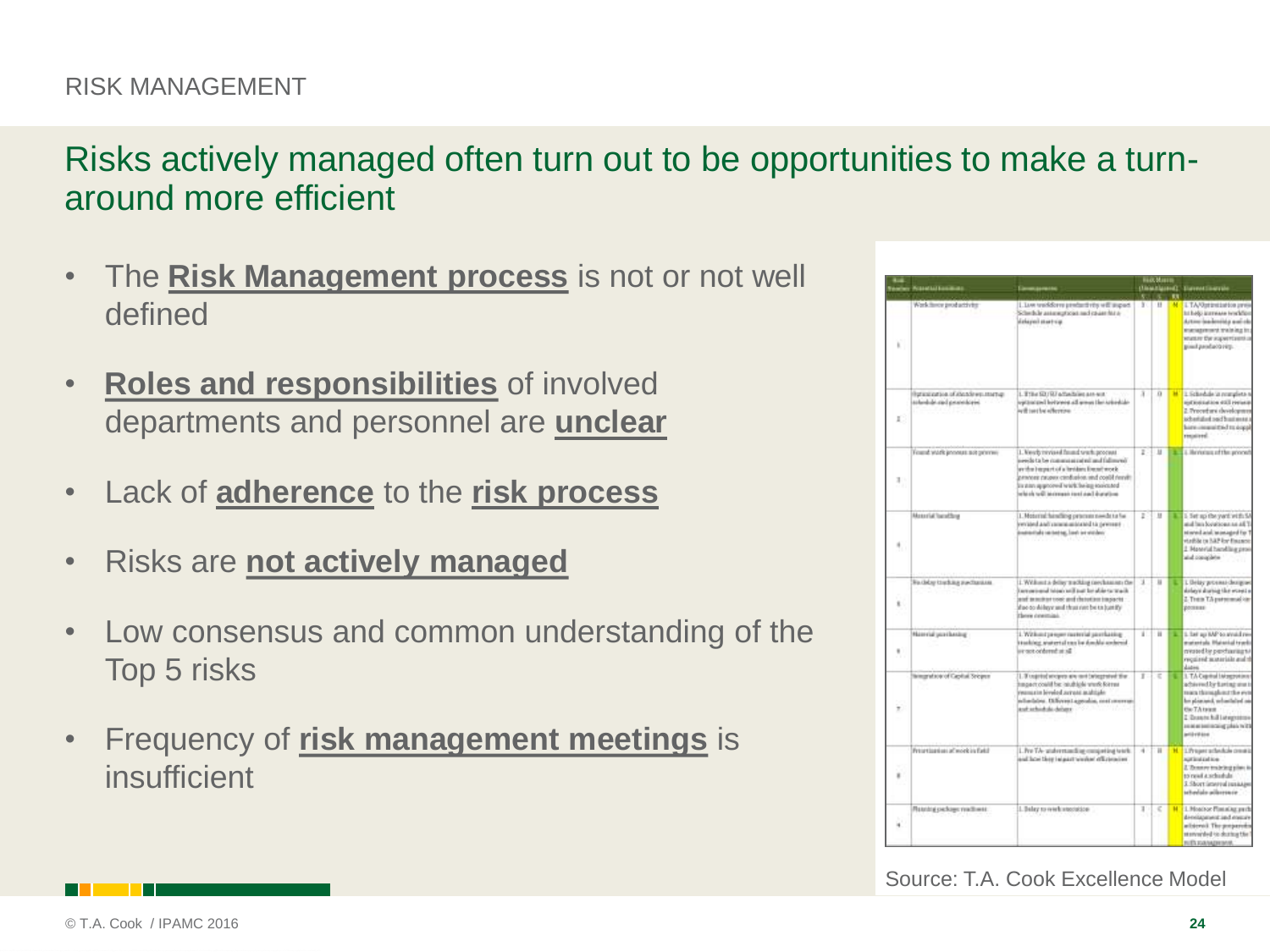### Best practice risk management consists of four stages



Source: T.A. Cook Consultants Turnaround Risk Management Model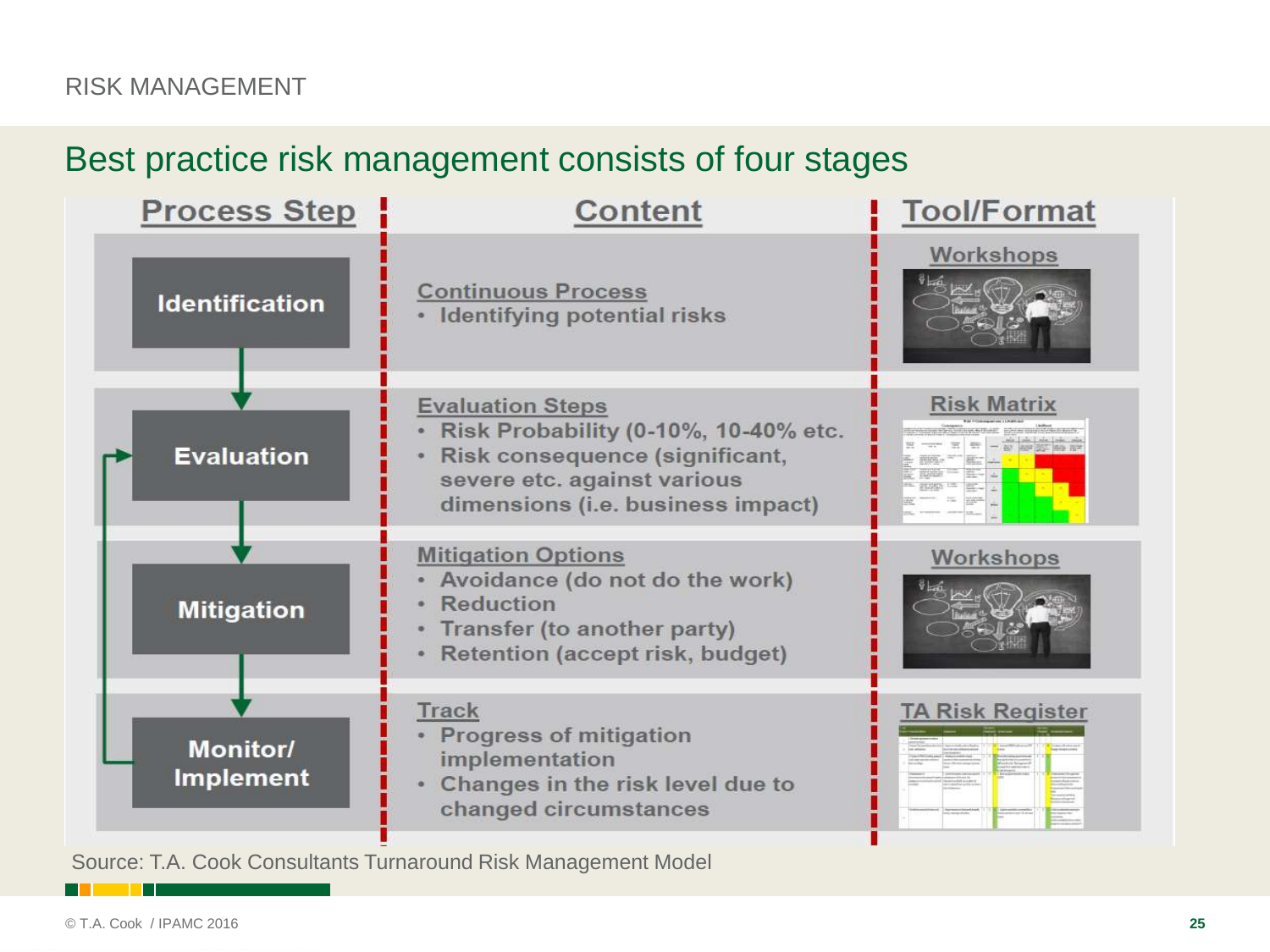| 1              | <b>TA Optimization Introduction</b> |
|----------------|-------------------------------------|
| 2              | T.A. Organization                   |
| 3              | <b>Planning and Scheduling</b>      |
| $\overline{4}$ | <b>Work Execution Productivity</b>  |
| 5              | <b>Risk Management</b>              |
| 6              | <b>Questions &amp; Answers</b>      |

<span id="page-25-0"></span>**Killed Ha**